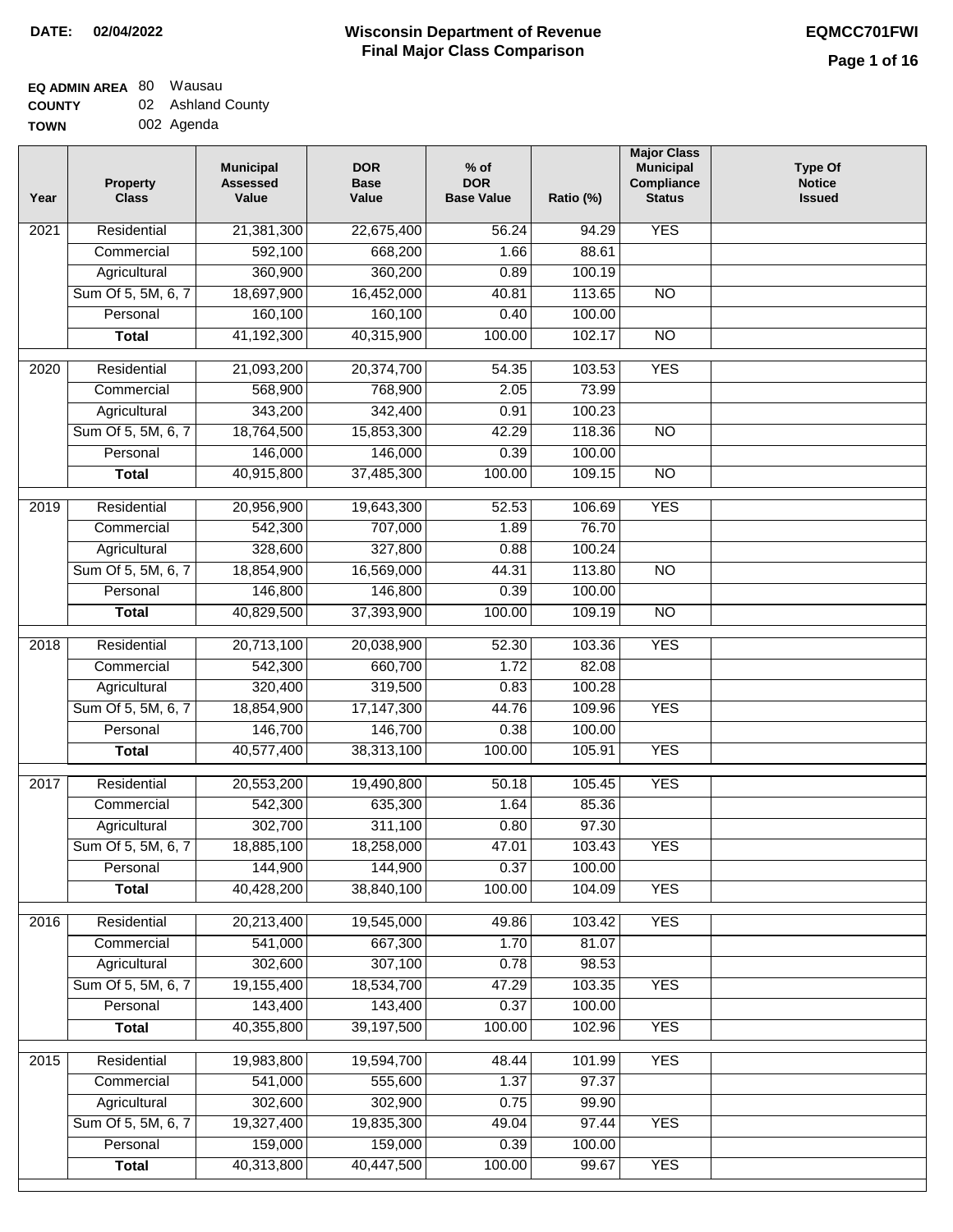#### **EQ ADMIN AREA** 80 Wausau **COUNTY** 02 Ashland County

| <b>UUUNII</b> | $1$ IUI IIUI IU VVII |
|---------------|----------------------|
| <b>TOWN</b>   | 004 Ashland          |

| Year              | <b>Property</b><br><b>Class</b> | <b>Municipal</b><br><b>Assessed</b><br>Value | <b>DOR</b><br><b>Base</b><br>Value | $%$ of<br><b>DOR</b><br><b>Base Value</b> | Ratio (%) | <b>Major Class</b><br><b>Municipal</b><br>Compliance<br><b>Status</b> | <b>Type Of</b><br><b>Notice</b><br><b>Issued</b> |
|-------------------|---------------------------------|----------------------------------------------|------------------------------------|-------------------------------------------|-----------|-----------------------------------------------------------------------|--------------------------------------------------|
| 2021              | Residential                     | 21,514,000                                   | 27,077,100                         | 59.71                                     | 79.45     | <b>NO</b>                                                             |                                                  |
|                   | Commercial                      | 1,138,000                                    | 1,329,700                          | 2.93                                      | 85.58     |                                                                       |                                                  |
|                   | Agricultural                    | 665,000                                      | 790,800                            | 1.74                                      | 84.09     |                                                                       |                                                  |
|                   | Sum Of 5, 5M, 6, 7              | 14,958,000                                   | 15,900,900                         | 35.06                                     | 94.07     | <b>YES</b>                                                            |                                                  |
|                   | Personal                        | 251,200                                      | 251,200                            | 0.55                                      | 100.00    |                                                                       |                                                  |
|                   | <b>Total</b>                    | 38,526,200                                   | 45,349,700                         | 100.00                                    | 84.95     | $\overline{NO}$                                                       |                                                  |
| 2020              | Residential                     | 20,630,100                                   | 24,421,600                         | 58.32                                     | 84.47     | $\overline{NO}$                                                       |                                                  |
|                   | Commercial                      | 1,118,300                                    | 1,423,900                          | 3.40                                      | 78.54     |                                                                       |                                                  |
|                   | Agricultural                    | 659,200                                      | 753,000                            | 1.80                                      | 87.54     |                                                                       |                                                  |
|                   | Sum Of 5, 5M, 6, 7              | 15,199,600                                   | 15,029,000                         | 35.89                                     | 101.14    | <b>YES</b>                                                            |                                                  |
|                   | Personal                        | 251,100                                      | 251,100                            | 0.60                                      | 100.00    |                                                                       |                                                  |
|                   | <b>Total</b>                    | 37,858,300                                   | 41,878,600                         | 100.00                                    | 90.40     | $\overline{NO}$                                                       |                                                  |
| 2019              | Residential                     | 20,277,100                                   | 22,840,400                         | 56.70                                     | 88.78     | N <sub>O</sub>                                                        |                                                  |
|                   | Commercial                      | 1,067,900                                    | 1,366,000                          | 3.39                                      | 78.18     |                                                                       |                                                  |
|                   | Agricultural                    | 659,300                                      | 724,300                            | 1.80                                      | 91.03     |                                                                       |                                                  |
|                   | Sum Of 5, 5M, 6, 7              | 15,247,300                                   | 15,110,800                         | 37.51                                     | 100.90    | <b>YES</b>                                                            |                                                  |
|                   | Personal                        | 242,200                                      | 242,200                            | 0.60                                      | 100.00    |                                                                       |                                                  |
|                   | <b>Total</b>                    | 37,493,800                                   | 40,283,700                         | 100.00                                    | 93.07     | N <sub>O</sub>                                                        |                                                  |
| $\overline{2018}$ | Residential                     | 20,131,400                                   | 22,277,900                         | 56.21                                     | 90.36     | <b>YES</b>                                                            |                                                  |
|                   | Commercial                      | 1,015,000                                    | 1,239,000                          | 3.13                                      | 81.92     |                                                                       |                                                  |
|                   | Agricultural                    | 657,700                                      | 703,700                            | 1.78                                      | 93.46     |                                                                       |                                                  |
|                   | Sum Of 5, 5M, 6, 7              | 15,329,100                                   | 15,147,900                         | 38.22                                     | 101.20    | <b>YES</b>                                                            |                                                  |
|                   | Personal                        | 261,700                                      | 261,700                            | 0.66                                      | 100.00    |                                                                       |                                                  |
|                   | <b>Total</b>                    | 37,394,900                                   | 39,630,200                         | 100.00                                    | 94.36     | <b>YES</b>                                                            |                                                  |
| 2017              | Residential                     | 19,968,600                                   | 21,913,400                         | 54.99                                     | 91.13     | <b>YES</b>                                                            |                                                  |
|                   | Commercial                      | 1,003,400                                    | 1,181,600                          | 2.97                                      | 84.92     |                                                                       |                                                  |
|                   | Agricultural                    | 655,300                                      | 683,600                            | 1.72                                      | 95.86     |                                                                       |                                                  |
|                   | Sum Of 5, 5M, 6, 7              | 15,968,100                                   | 15,737,600                         | 39.50                                     | 101.46    | <b>YES</b>                                                            |                                                  |
|                   | Personal                        | 330,300                                      | 330,300                            | 0.83                                      | 100.00    |                                                                       |                                                  |
|                   | <b>Total</b>                    | 37,925,700                                   | 39,846,500                         | 100.00                                    | 95.18     | <b>YES</b>                                                            |                                                  |
| 2016              | Residential                     | 19,752,900                                   | 22,176,500                         | 54.62                                     | 89.07     | $\overline{NO}$                                                       |                                                  |
|                   | Commercial                      | 1,045,900                                    | 1,310,800                          | 3.23                                      | 79.79     |                                                                       |                                                  |
|                   | Agricultural                    | 649,700                                      | 667,800                            | 1.64                                      | 97.29     |                                                                       |                                                  |
|                   | Sum Of 5, 5M, 6, 7              | 15,791,800                                   | 16,136,700                         | 39.75                                     | 97.86     | <b>YES</b>                                                            |                                                  |
|                   | Personal                        | 307,800                                      | 307,800                            | 0.76                                      | 100.00    |                                                                       |                                                  |
|                   | <b>Total</b>                    | 37,548,100                                   | 40,599,600                         | 100.00                                    | 92.48     | $\overline{NO}$                                                       |                                                  |
| 2015              | Residential                     | 19,484,100                                   | 19,872,300                         | 52.01                                     | 98.05     | <b>YES</b>                                                            |                                                  |
|                   | Commercial                      | 1,045,900                                    | 826,100                            | 2.16                                      | 126.61    |                                                                       |                                                  |
|                   | Agricultural                    | 648,200                                      | 659,100                            | 1.72                                      | 98.35     |                                                                       |                                                  |
|                   | Sum Of 5, 5M, 6, 7              | 15,823,500                                   | 16,529,800                         | 43.26                                     | 95.73     | <b>YES</b>                                                            |                                                  |
|                   | Personal                        | 323,600                                      | 323,600                            | 0.85                                      | 100.00    |                                                                       |                                                  |
|                   | <b>Total</b>                    | 37,325,300                                   | 38,210,900                         | 100.00                                    | 97.68     | <b>YES</b>                                                            |                                                  |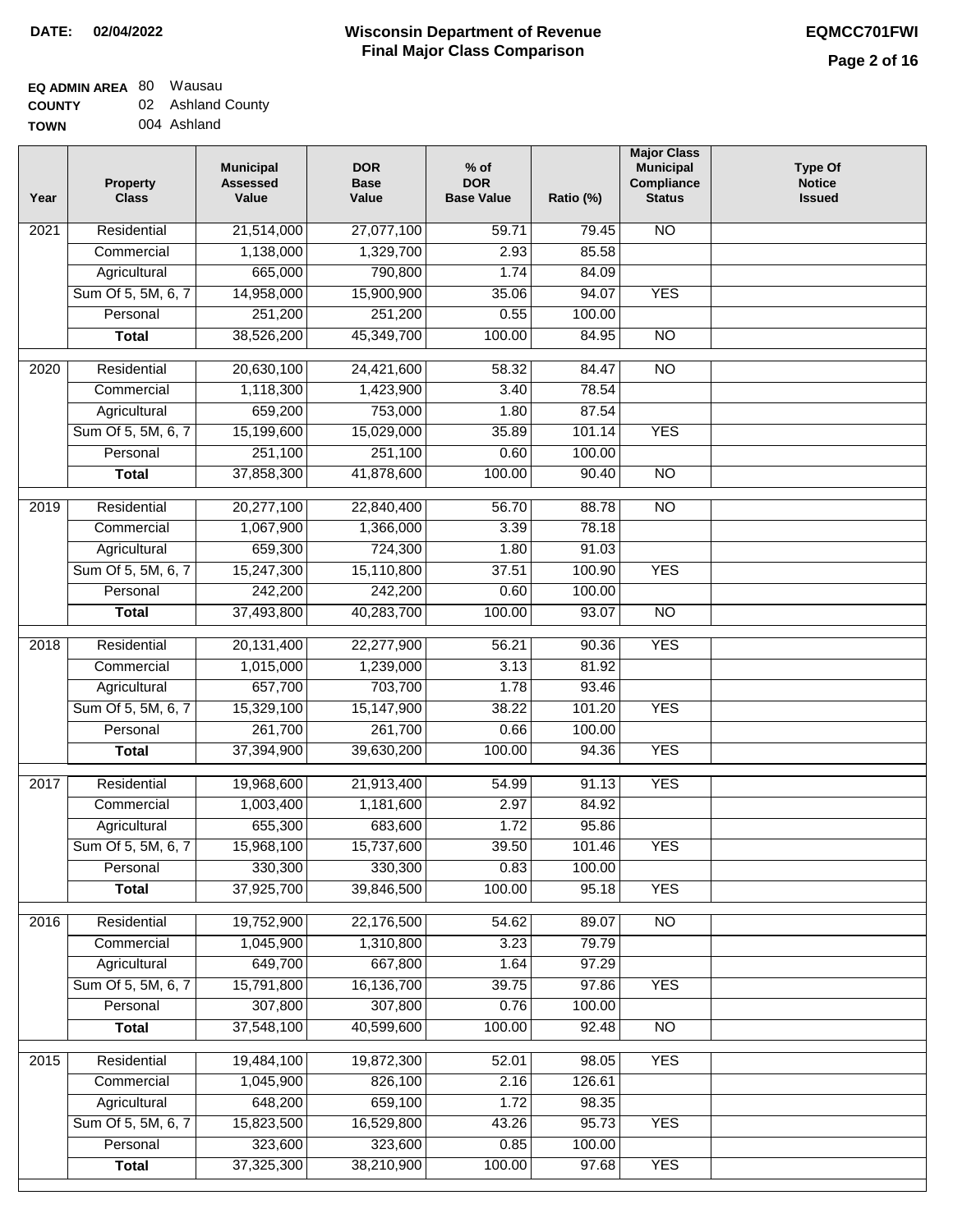# **EQ ADMIN AREA** 80 Wausau

**COUNTY TOWN** 02 Ashland County 006 Chippewa

| Year | Property<br><b>Class</b> | <b>Municipal</b><br><b>Assessed</b><br>Value | <b>DOR</b><br><b>Base</b><br>Value | $%$ of<br><b>DOR</b><br><b>Base Value</b> | Ratio (%) | <b>Major Class</b><br><b>Municipal</b><br>Compliance<br><b>Status</b> | <b>Type Of</b><br><b>Notice</b><br><b>Issued</b> |
|------|--------------------------|----------------------------------------------|------------------------------------|-------------------------------------------|-----------|-----------------------------------------------------------------------|--------------------------------------------------|
| 2021 | Residential              | 29,620,800                                   | 31,031,500                         | 64.21                                     | 95.45     | <b>YES</b>                                                            |                                                  |
|      | Commercial               | 747,700                                      | 748,100                            | 1.55                                      | 99.95     |                                                                       |                                                  |
|      | Agricultural             | 371,300                                      | 384,500                            | 0.80                                      | 96.57     |                                                                       |                                                  |
|      | Sum Of 5, 5M, 6, 7       | 16,421,900                                   | 15,938,000                         | 32.98                                     | 103.04    | <b>YES</b>                                                            |                                                  |
|      | Personal                 | 227,300                                      | 227,300                            | 0.47                                      | 100.00    |                                                                       |                                                  |
|      | <b>Total</b>             | 47,389,000                                   | 48,329,400                         | 100.00                                    | 98.05     | <b>YES</b>                                                            |                                                  |
| 2020 | Residential              | 29,050,200                                   | 27,741,500                         | 62.33                                     | 104.72    | <b>YES</b>                                                            |                                                  |
|      | Commercial               | 722,100                                      | 794,000                            | 1.78                                      | 90.94     |                                                                       |                                                  |
|      | Agricultural             | 371,300                                      | 369,900                            | 0.83                                      | 100.38    |                                                                       |                                                  |
|      | Sum Of 5, 5M, 6, 7       | 17,115,100                                   | 15,362,700                         | 34.52                                     | 111.41    | <b>NO</b>                                                             |                                                  |
|      | Personal                 | 237,000                                      | 237,000                            | 0.53                                      | 100.00    |                                                                       |                                                  |
|      | <b>Total</b>             | 47,495,700                                   | 44,505,100                         | 100.00                                    | 106.72    | $\overline{NO}$                                                       |                                                  |
|      |                          |                                              |                                    |                                           |           |                                                                       |                                                  |
| 2019 | Residential              | 28,596,700                                   | 26,569,200                         | 59.59                                     | 107.63    | <b>YES</b>                                                            |                                                  |
|      | Commercial               | 687,300                                      | 723,100                            | 1.62                                      | 95.05     |                                                                       |                                                  |
|      | Agricultural             | 353,500                                      | 353,300                            | 0.79                                      | 100.06    |                                                                       |                                                  |
|      | Sum Of 5, 5M, 6, 7       | 17,255,800                                   | 16,702,200                         | 37.46                                     | 103.31    | <b>YES</b>                                                            |                                                  |
|      | Personal                 | 237,900                                      | 237,900                            | 0.53                                      | 100.00    |                                                                       |                                                  |
|      | <b>Total</b>             | 47, 131, 200                                 | 44,585,700                         | 100.00                                    | 105.71    | <b>YES</b>                                                            |                                                  |
| 2018 | Residential              | 28,362,400                                   | 27,103,300                         | 58.98                                     | 104.65    | <b>YES</b>                                                            |                                                  |
|      | Commercial               | 687,300                                      | 675,800                            | 1.47                                      | 101.70    |                                                                       |                                                  |
|      | Agricultural             | 345,100                                      | 343,600                            | 0.75                                      | 100.44    |                                                                       |                                                  |
|      | Sum Of 5, 5M, 6, 7       | 17,427,800                                   | 17,578,000                         | 38.25                                     | 99.15     | <b>YES</b>                                                            |                                                  |
|      | Personal                 | 253,500                                      | 253,500                            | 0.55                                      | 100.00    |                                                                       |                                                  |
|      | <b>Total</b>             | 47,076,100                                   | 45,954,200                         | 100.00                                    | 102.44    | <b>YES</b>                                                            |                                                  |
| 2017 | Residential              | 30,357,900                                   | 25,991,000                         | 58.15                                     | 116.80    | $\overline{NO}$                                                       |                                                  |
|      | Commercial               | 763,300                                      | 649,800                            | 1.45                                      | 117.47    |                                                                       |                                                  |
|      | Agricultural             | 326,800                                      | 335,600                            | 0.75                                      | 97.38     |                                                                       |                                                  |
|      | Sum Of 5, 5M, 6, 7       | 19,239,400                                   | 17,432,800                         | 39.00                                     | 110.36    | $\overline{NO}$                                                       |                                                  |
|      | Personal                 | 307,700                                      | 287,600                            | 0.64                                      | 106.99    |                                                                       |                                                  |
|      | <b>Total</b>             | 50,995,100                                   | 44,696,800                         | 100.00                                    | 114.09    | <b>NO</b>                                                             |                                                  |
| 2016 | Residential              | 29,929,600                                   | 26,075,800                         | 54.17                                     | 114.78    | N <sub>O</sub>                                                        |                                                  |
|      | Commercial               | 751,500                                      | 672,400                            | 1.40                                      | 111.76    |                                                                       |                                                  |
|      | Agricultural             | 323,300                                      | 326,500                            | 0.68                                      | 99.02     |                                                                       |                                                  |
|      | Sum Of 5, 5M, 6, 7       | 20,107,000                                   | 20,744,700                         | 43.09                                     | 96.93     | <b>YES</b>                                                            |                                                  |
|      | Personal                 | 321,800                                      | 318,700                            | 0.66                                      | 100.97    |                                                                       |                                                  |
|      | <b>Total</b>             | 51,433,200                                   | 48,138,100                         | 100.00                                    | 106.85    | N <sub>O</sub>                                                        |                                                  |
| 2015 | Residential              | 29,506,000                                   | 26,408,300                         | 55.82                                     | 111.73    | N <sub>O</sub>                                                        |                                                  |
|      | Commercial               | 929,800                                      | 898,800                            | 1.90                                      | 103.45    |                                                                       |                                                  |
|      | Agricultural             | 323,300                                      | 322,600                            | 0.68                                      | 100.22    |                                                                       |                                                  |
|      | Sum Of 5, 5M, 6, 7       | 20,166,500                                   | 19,382,700                         | 40.97                                     | 104.04    | <b>YES</b>                                                            |                                                  |
|      | Personal                 | 313,800                                      | 293,200                            | 0.62                                      | 107.03    |                                                                       |                                                  |
|      | <b>Total</b>             | 51,239,400                                   | 47,305,600                         | 100.00                                    | 108.32    | $\overline{NO}$                                                       |                                                  |
|      |                          |                                              |                                    |                                           |           |                                                                       |                                                  |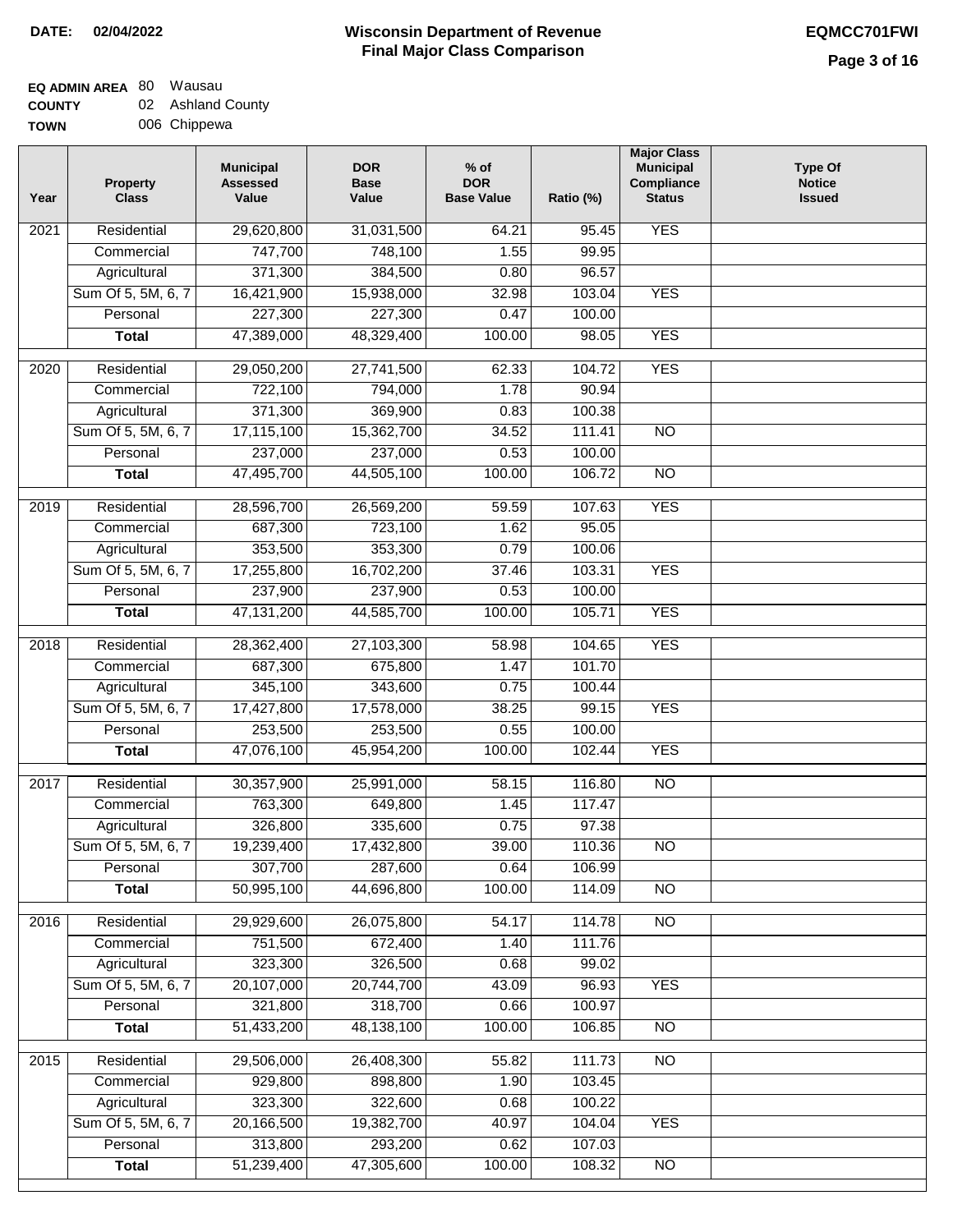## **EQ ADMIN AREA** 80 Wausau

| <b>COUNTY</b> | 02 Ashland County |
|---------------|-------------------|
| <b>TOWN</b>   | 008 Gingles       |

| Year              | <b>Property</b><br><b>Class</b> | <b>Municipal</b><br><b>Assessed</b><br>Value | <b>DOR</b><br><b>Base</b><br>Value | $%$ of<br><b>DOR</b><br><b>Base Value</b> | Ratio (%) | <b>Major Class</b><br><b>Municipal</b><br>Compliance<br><b>Status</b> | <b>Type Of</b><br><b>Notice</b><br><b>Issued</b> |
|-------------------|---------------------------------|----------------------------------------------|------------------------------------|-------------------------------------------|-----------|-----------------------------------------------------------------------|--------------------------------------------------|
| 2021              | Residential                     | 41,454,600                                   | 45,824,100                         | 74.97                                     | 90.46     | <b>YES</b>                                                            |                                                  |
|                   | Commercial                      | 3,587,900                                    | 3,733,000                          | 6.11                                      | 96.11     |                                                                       |                                                  |
|                   | Agricultural                    | 411,900                                      | 417,200                            | 0.68                                      | 98.73     |                                                                       |                                                  |
|                   | Sum Of 5, 5M, 6, 7              | 11,373,800                                   | 10,946,800                         | 17.91                                     | 103.90    | <b>YES</b>                                                            |                                                  |
|                   | Personal                        | 202,800                                      | 202,800                            | 0.33                                      | 100.00    |                                                                       |                                                  |
|                   | <b>Total</b>                    | 57,031,000                                   | 61,123,900                         | 100.00                                    | 93.30     | <b>YES</b>                                                            |                                                  |
| $\overline{2020}$ | Residential                     | 41,206,800                                   | 42,201,200                         | 73.69                                     | 97.64     | <b>YES</b>                                                            |                                                  |
|                   | Commercial                      | 3,587,900                                    | 4,102,200                          | 7.16                                      | 87.46     |                                                                       |                                                  |
|                   | Agricultural                    | 402,000                                      | 402,000                            | 0.70                                      | 100.00    |                                                                       |                                                  |
|                   | Sum Of 5, 5M, 6, 7              | 11,382,300                                   | 10,362,700                         | 18.10                                     | 109.84    | <b>YES</b>                                                            |                                                  |
|                   | Personal                        | 196,700                                      | 196,700                            | 0.34                                      | 100.00    |                                                                       |                                                  |
|                   | <b>Total</b>                    | 56,775,700                                   | 57,264,800                         | 100.00                                    | 99.15     | <b>YES</b>                                                            |                                                  |
| 2019              | Residential                     | 40,891,000                                   | 39,524,300                         | 71.69                                     | 103.46    | <b>YES</b>                                                            |                                                  |
|                   | Commercial                      | 3,568,200                                    | 3,888,000                          | 7.05                                      | 91.77     |                                                                       |                                                  |
|                   | Agricultural                    | 370,300                                      | 386,500                            | 0.70                                      | 95.81     |                                                                       |                                                  |
|                   | Sum Of 5, 5M, 6, 7              | 11,428,100                                   | 11,120,100                         | 20.17                                     | 102.77    | <b>YES</b>                                                            |                                                  |
|                   | Personal                        | 204,100                                      | 212,600                            | 0.39                                      | 96.00     |                                                                       |                                                  |
|                   | <b>Total</b>                    | 56,461,700                                   | 55,131,500                         | 100.00                                    | 102.41    | <b>YES</b>                                                            |                                                  |
| 2018              | Residential                     | 40,614,100                                   | 38,466,400                         | 71.55                                     | 105.58    | <b>YES</b>                                                            |                                                  |
|                   | Commercial                      | 3,568,200                                    | 3,633,700                          | 6.76                                      | 98.20     |                                                                       |                                                  |
|                   | Agricultural                    | 389,200                                      | 375,100                            | 0.70                                      | 103.76    |                                                                       |                                                  |
|                   | Sum Of 5, 5M, 6, 7              | 11,413,800                                   | 11,060,300                         | 20.57                                     | 103.20    | <b>YES</b>                                                            |                                                  |
|                   | Personal                        | 234,200                                      | 225,200                            | 0.42                                      | 104.00    |                                                                       |                                                  |
|                   | <b>Total</b>                    | 56,219,500                                   | 53,760,700                         | 100.00                                    | 104.57    | <b>YES</b>                                                            |                                                  |
| 2017              | Residential                     | 40,365,000                                   | 37,873,500                         | 71.35                                     | 106.58    | <b>YES</b>                                                            |                                                  |
|                   | Commercial                      | 3,568,200                                    | 3,494,000                          | 6.58                                      | 102.12    |                                                                       |                                                  |
|                   | Agricultural                    | 361,900                                      | 363,000                            | 0.68                                      | 99.70     |                                                                       |                                                  |
|                   | Sum Of 5, 5M, 6, 7              | 11,393,500                                   | 10,946,300                         | 20.62                                     | 104.09    | <b>YES</b>                                                            |                                                  |
|                   | Personal                        | 402,400                                      | 402,400                            | 0.76                                      | 100.00    |                                                                       |                                                  |
|                   | <b>Total</b>                    | 56,091,000                                   | 53,079,200                         | 100.00                                    | 105.67    | <b>YES</b>                                                            |                                                  |
| 2016              | Residential                     | 40,072,900                                   | 37,579,200                         | 70.63                                     | 106.64    | <b>YES</b>                                                            |                                                  |
|                   | Commercial                      | 3,445,500                                    | 3,548,700                          | 6.67                                      | 97.09     |                                                                       |                                                  |
|                   | Agricultural                    | 345,400                                      | 355,400                            | 0.67                                      | 97.19     |                                                                       |                                                  |
|                   | Sum Of 5, 5M, 6, 7              | 11,389,700                                   | 11,288,100                         | 21.22                                     | 100.90    | <b>YES</b>                                                            |                                                  |
|                   | Personal                        | 422,700                                      | 431,400                            | 0.81                                      | 97.98     |                                                                       |                                                  |
|                   | <b>Total</b>                    | 55,676,200                                   | 53,202,800                         | 100.00                                    | 104.65    | <b>YES</b>                                                            |                                                  |
| $\overline{2015}$ | Residential                     | 39,739,400                                   | 40,286,200                         | 72.03                                     | 98.64     | <b>YES</b>                                                            |                                                  |
|                   | Commercial                      | 3,352,300                                    | 3,079,200                          | 5.51                                      | 108.87    | <b>YES</b>                                                            |                                                  |
|                   | Agricultural                    | 353,800                                      | 356,400                            | 0.64                                      | 99.27     |                                                                       |                                                  |
|                   | Sum Of 5, 5M, 6, 7              | 11,400,700                                   | 11,774,200                         | 21.05                                     | 96.83     | <b>YES</b>                                                            |                                                  |
|                   | Personal                        | 431,200                                      | 431,200                            | 0.77                                      | 100.00    |                                                                       |                                                  |
|                   | <b>Total</b>                    | 55,277,400                                   | 55,927,200                         | 100.00                                    | 98.84     | <b>YES</b>                                                            |                                                  |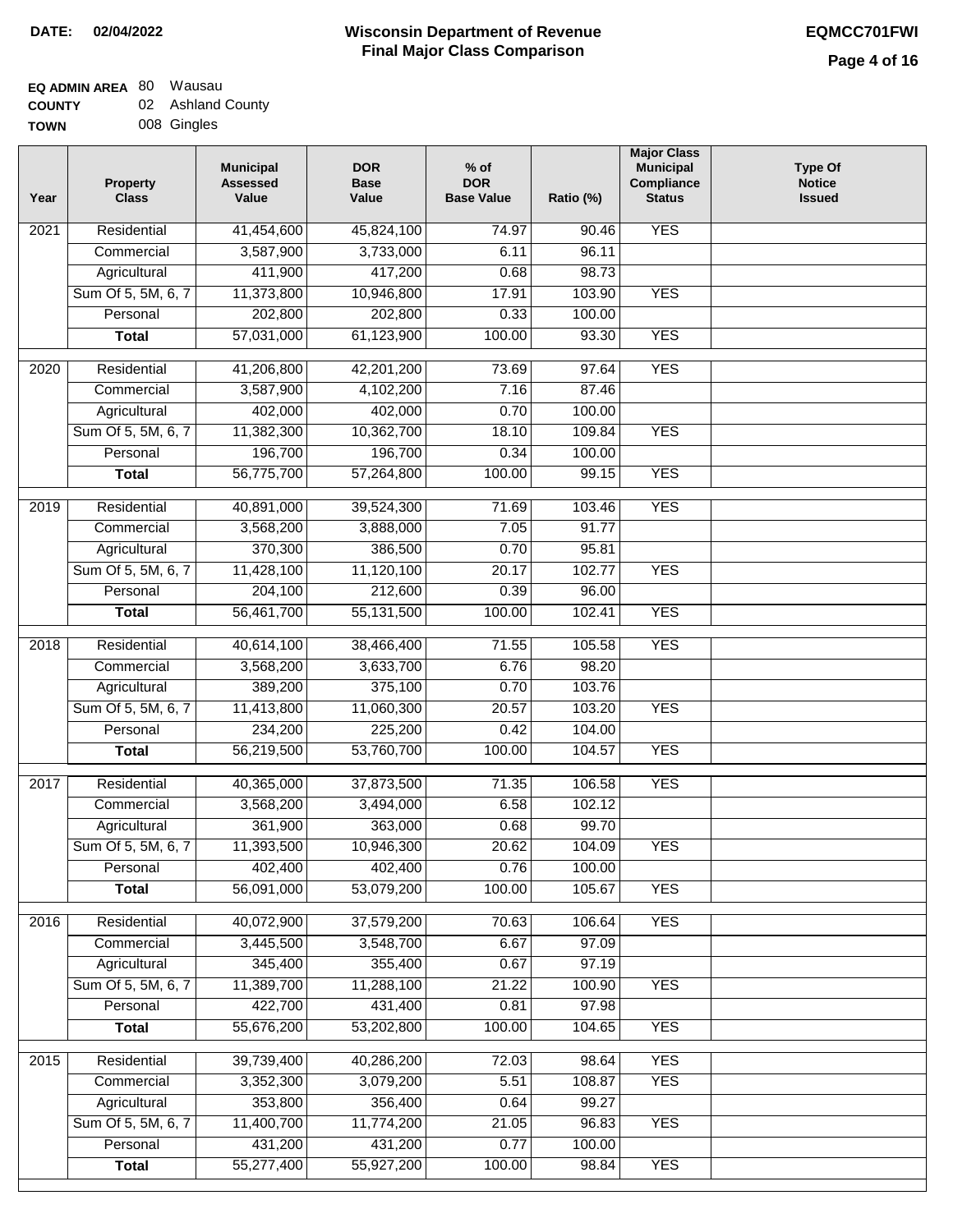## **EQ ADMIN AREA** 80 Wausau

| <b>COUNTY</b> | 02 Ashland County |
|---------------|-------------------|
|               |                   |

**TOWN** 010 Gordon

| Year | <b>Property</b><br><b>Class</b> | <b>Municipal</b><br><b>Assessed</b><br>Value | <b>DOR</b><br><b>Base</b><br>Value | $%$ of<br><b>DOR</b><br><b>Base Value</b> | Ratio (%) | <b>Major Class</b><br><b>Municipal</b><br>Compliance<br><b>Status</b> | <b>Type Of</b><br><b>Notice</b><br><b>Issued</b> |
|------|---------------------------------|----------------------------------------------|------------------------------------|-------------------------------------------|-----------|-----------------------------------------------------------------------|--------------------------------------------------|
| 2021 | Residential                     | 43,831,800                                   | 52,289,600                         | 81.43                                     | 83.83     | <b>NO</b>                                                             |                                                  |
|      | Commercial                      | 1,688,000                                    | 1,878,200                          | 2.93                                      | 89.87     |                                                                       |                                                  |
|      | Agricultural                    | 7,700                                        | 8,900                              | 0.01                                      | 86.52     |                                                                       |                                                  |
|      | Sum Of 5, 5M, 6, 7              | 9,761,600                                    | 9,552,000                          | 14.88                                     | 102.19    | <b>YES</b>                                                            |                                                  |
|      | Personal                        | 457,800                                      | 481,900                            | 0.75                                      | 95.00     |                                                                       |                                                  |
|      | <b>Total</b>                    | 55,746,900                                   | 64,210,600                         | 100.00                                    | 86.82     | $\overline{NO}$                                                       |                                                  |
| 2020 | Residential                     | 44,027,900                                   | 47,315,000                         | 80.34                                     | 93.05     | <b>YES</b>                                                            |                                                  |
|      | Commercial                      | 1,688,000                                    | 2,063,900                          | 3.50                                      | 81.79     |                                                                       |                                                  |
|      | Agricultural                    | 7,700                                        | 8,700                              | 0.01                                      | 88.51     |                                                                       |                                                  |
|      | Sum Of 5, 5M, 6, 7              | 9,944,100                                    | 9,051,100                          | 15.37                                     | 109.87    | <b>YES</b>                                                            |                                                  |
|      | Personal                        | 444,200                                      | 458,000                            | 0.78                                      | 96.99     |                                                                       |                                                  |
|      | <b>Total</b>                    | 56,111,900                                   | 58,896,700                         | 100.00                                    | 95.27     | <b>YES</b>                                                            |                                                  |
| 2019 | Residential                     | 43,421,300                                   | 45,333,100                         | 79.76                                     | 95.78     | <b>YES</b>                                                            |                                                  |
|      | Commercial                      | 1,688,000                                    | 1,965,600                          | 3.46                                      | 85.88     |                                                                       |                                                  |
|      | Agricultural                    | 2,500                                        | 2,600                              | 0.00                                      | 96.15     |                                                                       |                                                  |
|      | Sum Of 5, 5M, 6, 7              | 10,131,200                                   | 9,412,600                          | 16.56                                     | 107.63    | <b>YES</b>                                                            |                                                  |
|      | Personal                        | 116,900                                      | 123,000                            | 0.22                                      | 95.04     |                                                                       |                                                  |
|      | <b>Total</b>                    | 55,359,900                                   | 56,836,900                         | 100.00                                    | 97.40     | <b>YES</b>                                                            |                                                  |
| 2018 | Residential                     | 42,975,800                                   | 46,251,700                         | 79.68                                     | 92.92     | <b>YES</b>                                                            |                                                  |
|      | Commercial                      | 1,688,400                                    | 1,789,700                          | 3.08                                      | 94.34     |                                                                       |                                                  |
|      | Agricultural                    | 2,500                                        | 2,600                              | 0.00                                      | 96.15     |                                                                       |                                                  |
|      | Sum Of 5, 5M, 6, 7              | 10,189,400                                   | 9,877,600                          | 17.02                                     | 103.16    | <b>YES</b>                                                            |                                                  |
|      | Personal                        | 125,300                                      | 125,300                            | 0.22                                      | 100.00    |                                                                       |                                                  |
|      | <b>Total</b>                    | 54,981,400                                   | 58,046,900                         | 100.00                                    | 94.72     | <b>YES</b>                                                            |                                                  |
|      |                                 |                                              |                                    |                                           |           |                                                                       |                                                  |
| 2017 | Residential                     | 43,061,900                                   | 44,359,600                         | 78.21                                     | 97.07     | <b>YES</b>                                                            |                                                  |
|      | Commercial                      | 1,688,400                                    | 1,720,800                          | 3.03                                      | 98.12     |                                                                       |                                                  |
|      | Agricultural                    | 2,200                                        | 2,500                              | 0.00                                      | 88.00     |                                                                       |                                                  |
|      | Sum Of 5, 5M, 6, 7              | 10,168,900                                   | 10,483,200                         | 18.48                                     | 97.00     | <b>YES</b>                                                            |                                                  |
|      | Personal                        | 149,400                                      | 149,400                            | 0.26                                      | 100.00    |                                                                       |                                                  |
|      | <b>Total</b>                    | 55,070,800                                   | 56,715,500                         | 100.00                                    | 97.10     | <b>YES</b>                                                            |                                                  |
| 2016 | Residential                     | 42,845,700                                   | 44,039,400                         | 76.78                                     | 97.29     | <b>YES</b>                                                            |                                                  |
|      | Commercial                      | 1,690,500                                    | 1,832,400                          | 3.19                                      | 92.26     |                                                                       |                                                  |
|      | Agricultural                    | 2,200                                        | 2,400                              | 0.00                                      | 91.67     |                                                                       |                                                  |
|      | Sum Of 5, 5M, 6, 7              | 10,210,200                                   | 11,283,500                         | 19.67                                     | 90.49     | <b>YES</b>                                                            |                                                  |
|      | Personal                        | 203,500                                      | 203,500                            | 0.35                                      | 100.00    |                                                                       |                                                  |
|      | <b>Total</b>                    | 54,952,100                                   | 57,361,200                         | 100.00                                    | 95.80     | <b>YES</b>                                                            |                                                  |
| 2015 | Residential                     | 42,854,900                                   | 44,138,300                         | 77.81                                     | 97.09     | <b>YES</b>                                                            |                                                  |
|      | Commercial                      | 1,690,500                                    | 1,832,400                          | 3.23                                      | 92.26     |                                                                       |                                                  |
|      | Agricultural                    | 2,200                                        | 2,400                              | 0.00                                      | 91.67     |                                                                       |                                                  |
|      | Sum Of 5, 5M, 6, 7              | 10,238,700                                   | 10,575,300                         | 18.64                                     | 96.82     | <b>YES</b>                                                            |                                                  |
|      | Personal                        | 175,100                                      | 175,100                            | 0.31                                      | 100.00    |                                                                       |                                                  |
|      | <b>Total</b>                    | 54,961,400                                   | 56,723,500                         | 100.00                                    | 96.89     | <b>YES</b>                                                            |                                                  |
|      |                                 |                                              |                                    |                                           |           |                                                                       |                                                  |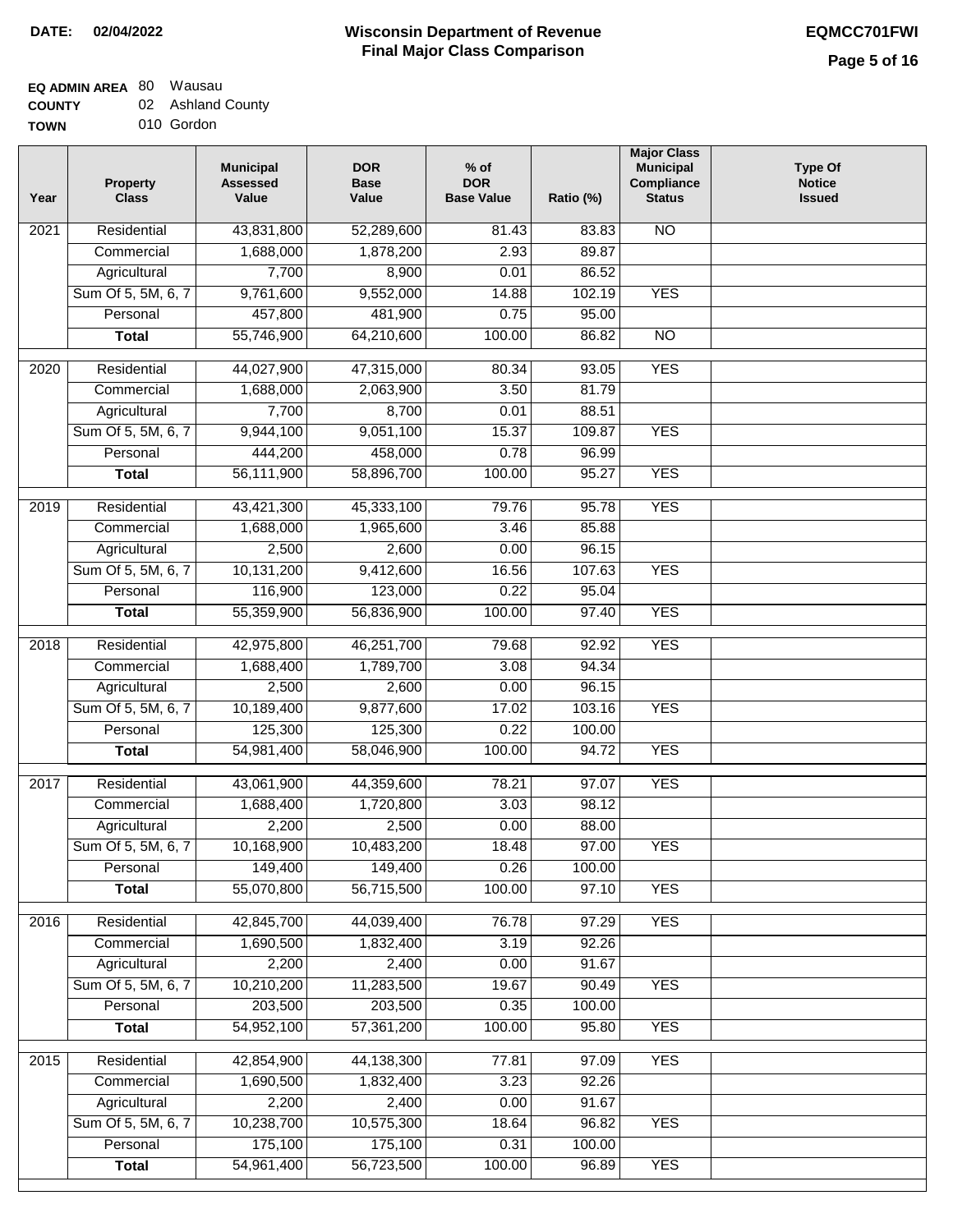# **Wisconsin Department of Revenue Final Major Class Comparison DATE: 02/04/2022 EQMCC701FWI**

#### **EQ ADMIN AREA** 80 Wausau **COUNTY** 02 Ashland County

| <b>UUUNII</b> | AJHAHU VUU |
|---------------|------------|
| <b>TOWN</b>   | 012 Jacobs |

| Year             | <b>Property</b><br><b>Class</b> | <b>Municipal</b><br><b>Assessed</b><br>Value | <b>DOR</b><br><b>Base</b><br>Value | $%$ of<br><b>DOR</b><br><b>Base Value</b> | Ratio (%) | <b>Major Class</b><br><b>Municipal</b><br>Compliance<br><b>Status</b> | <b>Type Of</b><br><b>Notice</b><br><b>Issued</b> |
|------------------|---------------------------------|----------------------------------------------|------------------------------------|-------------------------------------------|-----------|-----------------------------------------------------------------------|--------------------------------------------------|
| 2021             | Residential                     | 24,925,500                                   | 24,968,600                         | 65.36                                     | 99.83     | <b>YES</b>                                                            |                                                  |
|                  | Commercial                      | 2,571,800                                    | 2,816,600                          | 7.37                                      | 91.31     |                                                                       |                                                  |
|                  | Agricultural                    | 108,200                                      | 99,900                             | 0.26                                      | 108.31    |                                                                       |                                                  |
|                  | Sum Of 5, 5M, 6, 7              | 10,872,400                                   | 9,952,900                          | 26.05                                     | 109.24    | <b>YES</b>                                                            |                                                  |
|                  | Personal                        | 392,500                                      | 363,400                            | 0.95                                      | 108.01    |                                                                       |                                                  |
|                  | <b>Total</b>                    | 38,870,400                                   | 38,201,400                         | 100.00                                    | 101.75    | <b>YES</b>                                                            |                                                  |
| $\frac{1}{2020}$ | Residential                     | 24,755,400                                   | 22,978,300                         | 64.32                                     | 107.73    | <b>YES</b>                                                            |                                                  |
|                  | Commercial                      | 2,669,200                                    | 3,232,200                          | 9.05                                      | 82.58     |                                                                       |                                                  |
|                  | Agricultural                    | 95,800                                       | 95,700                             | 0.27                                      | 100.10    |                                                                       |                                                  |
|                  | Sum Of 5, 5M, 6, 7              | 10,796,200                                   | 8,995,000                          | 25.18                                     | 120.02    | <b>NO</b>                                                             |                                                  |
|                  | Personal                        | 424,600                                      | 424,600                            | 1.19                                      | 100.00    |                                                                       |                                                  |
|                  | <b>Total</b>                    | 38,741,200                                   | 35,725,800                         | 100.00                                    | 108.44    | $\overline{NO}$                                                       |                                                  |
|                  |                                 |                                              |                                    |                                           |           |                                                                       |                                                  |
| $\frac{1}{2019}$ | Residential                     | 24,623,400                                   | 22,200,100                         | 62.70                                     | 110.92    | $\overline{NO}$                                                       |                                                  |
|                  | Commercial                      | 2,675,900                                    | 3,086,000                          | 8.72                                      | 86.71     |                                                                       |                                                  |
|                  | Agricultural                    | 90,600                                       | 90,400                             | 0.26                                      | 100.22    |                                                                       |                                                  |
|                  | Sum Of 5, 5M, 6, 7              | 10,932,600                                   | 9,614,700                          | 27.16                                     | 113.71    | $\overline{NO}$                                                       |                                                  |
|                  | Personal                        | 422,700                                      | 414,400                            | 1.17                                      | 102.00    |                                                                       |                                                  |
|                  | <b>Total</b>                    | 38,745,200                                   | 35,405,600                         | 100.00                                    | 109.43    | $\overline{NO}$                                                       |                                                  |
| 2018             | Residential                     | 24,456,200                                   | 22,717,800                         | 62.75                                     | 107.65    | <b>YES</b>                                                            |                                                  |
|                  | Commercial                      | 2,745,900                                    | 2,961,200                          | 8.18                                      | 92.73     |                                                                       |                                                  |
|                  | Agricultural                    | 87,800                                       | 88,100                             | 0.24                                      | 99.66     |                                                                       |                                                  |
|                  | Sum Of 5, 5M, 6, 7              | 10,933,300                                   | 10,023,400                         | 27.69                                     | 109.08    | <b>YES</b>                                                            |                                                  |
|                  | Personal                        | 435,000                                      | 410,400                            | 1.13                                      | 105.99    |                                                                       |                                                  |
|                  | <b>Total</b>                    | 38,658,200                                   | 36,200,900                         | 100.00                                    | 106.79    | <b>YES</b>                                                            |                                                  |
| 2017             | Residential                     | 24,347,600                                   | 22,170,300                         | 61.09                                     | 109.82    | <b>YES</b>                                                            |                                                  |
|                  | Commercial                      | 2,745,900                                    | 2,820,200                          | 7.77                                      | 97.37     |                                                                       |                                                  |
|                  | Agricultural                    | 84,700                                       | 84,900                             | 0.23                                      | 99.76     |                                                                       |                                                  |
|                  | Sum Of 5, 5M, 6, 7              | 10,961,300                                   | 10,856,400                         | 29.92                                     | 100.97    | <b>YES</b>                                                            |                                                  |
|                  | Personal                        | 357,200                                      | 357,200                            | 0.98                                      | 100.00    |                                                                       |                                                  |
|                  | <b>Total</b>                    | 38,496,700                                   | 36,289,000                         | 100.00                                    | 106.08    | <b>YES</b>                                                            |                                                  |
| 2016             | Residential                     | 24,379,700                                   | 23,858,700                         | 62.38                                     | 102.18    | <b>YES</b>                                                            |                                                  |
|                  | Commercial                      | 2,745,900                                    | 2,968,600                          | 7.76                                      | 92.50     |                                                                       |                                                  |
|                  | Agricultural                    | 81,300                                       | 83,700                             | 0.22                                      | 97.13     |                                                                       |                                                  |
|                  | Sum Of 5, 5M, 6, 7              | 10,965,900                                   | 10,868,400                         | 28.41                                     | 100.90    | <b>YES</b>                                                            |                                                  |
|                  | Personal                        | 470,600                                      | 470,600                            | 1.23                                      | 100.00    |                                                                       |                                                  |
|                  | <b>Total</b>                    | 38,643,400                                   | 38,250,000                         | 100.00                                    | 101.03    | <b>YES</b>                                                            |                                                  |
| 2015             | Residential                     | 24,260,100                                   | 23,574,600                         | 60.69                                     | 102.91    | <b>YES</b>                                                            |                                                  |
|                  | Commercial                      | 2,764,900                                    | 2,551,000                          | 6.57                                      | 108.38    | <b>YES</b>                                                            |                                                  |
|                  | Agricultural                    | 83,900                                       | 84,000                             | 0.22                                      | 99.88     |                                                                       |                                                  |
|                  | Sum Of 5, 5M, 6, 7              | 10,203,900                                   | 12,160,600                         | 31.31                                     | 83.91     | $\overline{NO}$                                                       |                                                  |
|                  | Personal                        | 473,700                                      | 473,700                            | 1.22                                      | 100.00    |                                                                       |                                                  |
|                  | <b>Total</b>                    | 37,786,500                                   | 38,843,900                         | 100.00                                    | 97.28     | $\overline{NO}$                                                       | <b>Training Notice</b>                           |
|                  |                                 |                                              |                                    |                                           |           |                                                                       |                                                  |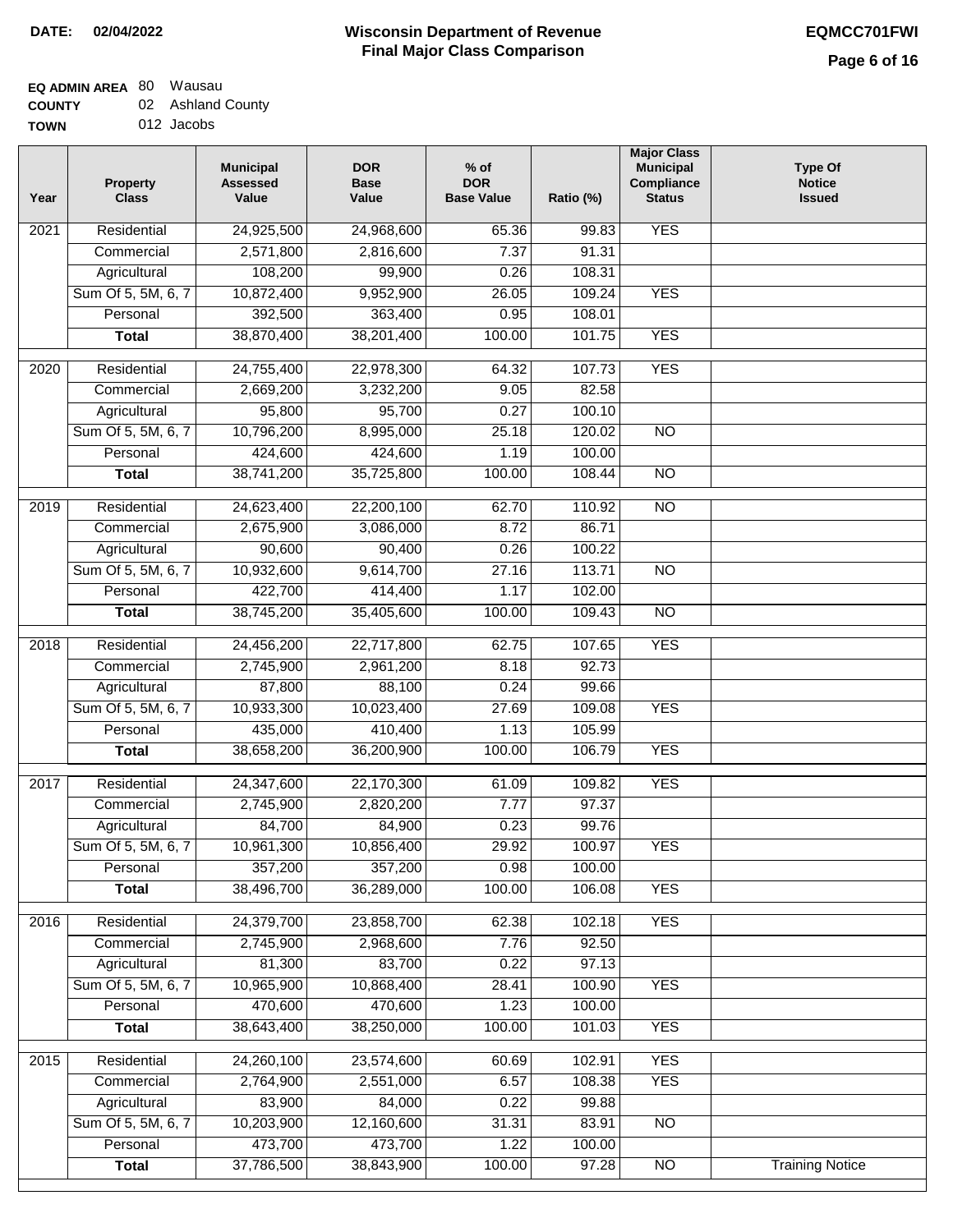# **EQ ADMIN AREA** 80 Wausau

**COUNTY TOWN** 02 Ashland County 014 La Pointe

| Year              | <b>Property</b><br><b>Class</b> | <b>Municipal</b><br><b>Assessed</b><br>Value | <b>DOR</b><br><b>Base</b><br>Value | $%$ of<br><b>DOR</b><br><b>Base Value</b> | Ratio (%) | <b>Major Class</b><br><b>Municipal</b><br>Compliance<br><b>Status</b> | <b>Type Of</b><br><b>Notice</b><br><b>Issued</b> |
|-------------------|---------------------------------|----------------------------------------------|------------------------------------|-------------------------------------------|-----------|-----------------------------------------------------------------------|--------------------------------------------------|
| 2021              | Residential                     | 251,756,200                                  | 264,565,200                        | 92.69                                     | 95.16     | <b>YES</b>                                                            |                                                  |
|                   | Commercial                      | 13,371,000                                   | 11,849,100                         | 4.15                                      | 112.84    |                                                                       |                                                  |
|                   | Agricultural                    | 23,300                                       | 30,200                             | 0.01                                      | 77.15     |                                                                       |                                                  |
|                   | Sum Of 5, 5M, 6, 7              | 5,970,900                                    | 6,935,200                          | 2.43                                      | 86.10     |                                                                       |                                                  |
|                   | Personal                        | 2,108,700                                    | 2,047,300                          | 0.72                                      | 103.00    |                                                                       |                                                  |
|                   | <b>Total</b>                    | 273,230,100                                  | 285,427,000                        | 100.00                                    | 95.73     | <b>YES</b>                                                            |                                                  |
|                   |                                 |                                              |                                    |                                           |           |                                                                       |                                                  |
| $\overline{2020}$ | Residential                     | 253,361,200                                  | 246, 144, 100                      | 92.21                                     | 102.93    | <b>YES</b>                                                            |                                                  |
|                   | Commercial                      | 13,378,600                                   | 13,028,400                         | 4.88                                      | 102.69    |                                                                       |                                                  |
|                   | Agricultural                    | 20,000                                       | 25,900                             | 0.01                                      | 77.22     |                                                                       |                                                  |
|                   | Sum Of 5, 5M, 6, 7              | 5,970,500                                    | 5,846,700                          | 2.19                                      | 102.12    |                                                                       |                                                  |
|                   | Personal                        | 2,085,900                                    | 1,896,400                          | 0.71                                      | 109.99    |                                                                       |                                                  |
|                   | <b>Total</b>                    | 274,816,200                                  | 266,941,500                        | 100.00                                    | 102.95    | <b>YES</b>                                                            |                                                  |
| 2019              | Residential                     | 254,580,600                                  | 238,851,400                        | 92.01                                     | 106.59    | <b>YES</b>                                                            |                                                  |
|                   | Commercial                      | 13,378,600                                   | 12,408,000                         | 4.78                                      | 107.82    |                                                                       |                                                  |
|                   | Agricultural                    | 17,300                                       | 22,400                             | 0.01                                      | 77.23     |                                                                       |                                                  |
|                   | Sum Of 5, 5M, 6, 7              | 6,337,600                                    | 6,366,300                          | 2.45                                      | 99.55     |                                                                       |                                                  |
|                   | Personal                        | 2,069,200                                    | 1,933,800                          | 0.74                                      | 107.00    |                                                                       |                                                  |
|                   | <b>Total</b>                    | 276,383,300                                  | 259,581,900                        | 100.00                                    | 106.47    | <b>YES</b>                                                            |                                                  |
| 2018              | Residential                     | 256,029,900                                  | 240,758,700                        | 92.10                                     | 106.34    | <b>YES</b>                                                            |                                                  |
|                   | Commercial                      | 13,379,000                                   | 11,596,600                         | 4.44                                      | 115.37    |                                                                       |                                                  |
|                   | Agricultural                    | 17,100                                       | 21,700                             | 0.01                                      | 78.80     |                                                                       |                                                  |
|                   | Sum Of 5, 5M, 6, 7              | 6,643,000                                    | 6,983,200                          | 2.67                                      | 95.13     |                                                                       |                                                  |
|                   | Personal                        | 2,043,800                                    | 2,043,800                          | 0.78                                      | 100.00    |                                                                       |                                                  |
|                   | <b>Total</b>                    | 278,112,800                                  | 261,404,000                        | 100.00                                    | 106.39    | <b>YES</b>                                                            |                                                  |
| 2017              | Residential                     | 262,654,600                                  | 251,098,800                        | 91.64                                     | 104.60    | <b>YES</b>                                                            |                                                  |
|                   | Commercial                      | 14,691,600                                   | 12,059,200                         | 4.40                                      | 121.83    |                                                                       |                                                  |
|                   | Agricultural                    | 16,800                                       | 21,200                             | 0.01                                      | 79.25     |                                                                       |                                                  |
|                   | Sum Of 5, 5M, 6, 7              | 7,017,100                                    | 7,168,800                          | 2.62                                      | 97.88     |                                                                       |                                                  |
|                   | Personal                        | 3,653,700                                    | 3,653,700                          | 1.33                                      | 100.00    |                                                                       |                                                  |
|                   | <b>Total</b>                    | 288,033,800                                  | 274,001,700                        | 100.00                                    | 105.12    | <b>YES</b>                                                            |                                                  |
|                   |                                 |                                              |                                    |                                           |           |                                                                       |                                                  |
| 2016              | Residential                     | 263,919,000                                  | 247,928,900                        | 91.15                                     | 106.45    | <b>YES</b>                                                            |                                                  |
|                   | Commercial                      | 14,629,800                                   | 12,659,800                         | 4.65                                      | 115.56    |                                                                       |                                                  |
|                   | Agricultural                    | 16,700                                       | 21,100                             | 0.01                                      | 79.15     |                                                                       |                                                  |
|                   | Sum Of 5, 5M, 6, 7              | 7,266,000                                    | 7,447,900                          | 2.74                                      | 97.56     |                                                                       |                                                  |
|                   | Personal                        | 3,957,300                                    | 3,957,300                          | 1.45                                      | 100.00    |                                                                       |                                                  |
|                   | <b>Total</b>                    | 289,788,800                                  | 272,015,000                        | 100.00                                    | 106.53    | <b>YES</b>                                                            |                                                  |
| 2015              | Residential                     | 267,099,700                                  | 255,639,400                        | 91.30                                     | 104.48    | <b>YES</b>                                                            |                                                  |
|                   | Commercial                      | 14,557,400                                   | 13,244,200                         | 4.73                                      | 109.92    |                                                                       |                                                  |
|                   | Agricultural                    | 5,800                                        | 7,100                              | 0.00                                      | 81.69     |                                                                       |                                                  |
|                   | Sum Of 5, 5M, 6, 7              | 7,550,500                                    | 7,515,900                          | 2.68                                      | 100.46    |                                                                       |                                                  |
|                   | Personal                        | 3,587,700                                    | 3,587,700                          | 1.28                                      | 100.00    |                                                                       |                                                  |
|                   | <b>Total</b>                    | 292,801,100                                  | 279,994,300                        | 100.00                                    | 104.57    | <b>YES</b>                                                            |                                                  |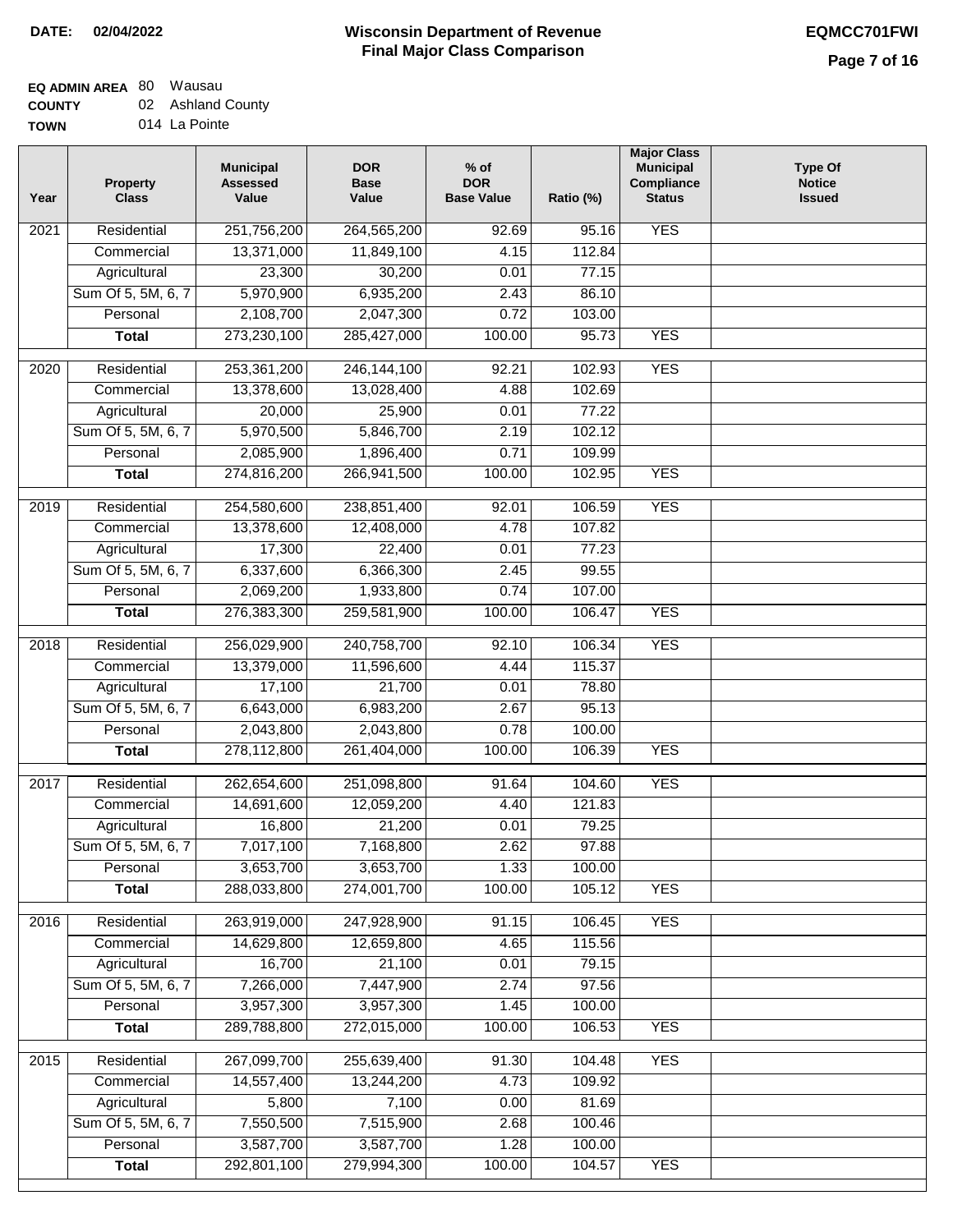# **Wisconsin Department of Revenue Final Major Class Comparison DATE: 02/04/2022 EQMCC701FWI**

## **EQ ADMIN AREA** 80 Wausau

| <b>COUNTY</b> | 02 Ashland County |
|---------------|-------------------|
| TOWN          | 016 Marengo       |

| Year | Property<br><b>Class</b> | <b>Municipal</b><br><b>Assessed</b><br>Value | <b>DOR</b><br><b>Base</b><br>Value | $%$ of<br><b>DOR</b><br><b>Base Value</b> | Ratio (%) | <b>Major Class</b><br><b>Municipal</b><br>Compliance<br><b>Status</b> | <b>Type Of</b><br><b>Notice</b><br><b>Issued</b> |
|------|--------------------------|----------------------------------------------|------------------------------------|-------------------------------------------|-----------|-----------------------------------------------------------------------|--------------------------------------------------|
| 2021 | Residential              | 22,132,600                                   | 23,957,000                         | 72.19                                     | 92.38     | <b>YES</b>                                                            |                                                  |
|      | Commercial               | 322,700                                      | 347,300                            | 1.05                                      | 92.92     |                                                                       |                                                  |
|      | Agricultural             | 616,700                                      | 653,400                            | 1.97                                      | 94.38     |                                                                       |                                                  |
|      | Sum Of 5, 5M, 6, 7       | 9,022,800                                    | 8,131,100                          | 24.50                                     | 110.97    | <b>NO</b>                                                             |                                                  |
|      | Personal                 | 97,900                                       | 97,900                             | 0.29                                      | 100.00    |                                                                       |                                                  |
|      | <b>Total</b>             | 32,192,700                                   | 33,186,700                         | 100.00                                    | 97.00     | $\overline{NO}$                                                       |                                                  |
| 2020 | Residential              | 21,802,900                                   | 24,387,700                         | 73.80                                     | 89.40     | $\overline{NO}$                                                       |                                                  |
|      | Commercial               | 321,200                                      | 380,000                            | 1.15                                      | 84.53     |                                                                       |                                                  |
|      | Agricultural             | 613,400                                      | 627,400                            | 1.90                                      | 97.77     |                                                                       |                                                  |
|      | Sum Of 5, 5M, 6, 7       | 9,232,600                                    | 7,551,700                          | 22.85                                     | 122.26    | $\overline{NO}$                                                       |                                                  |
|      | Personal                 | 98,500                                       | 98,500                             | 0.30                                      | 100.00    |                                                                       |                                                  |
|      | <b>Total</b>             | 32,068,600                                   | 33,045,300                         | 100.00                                    | 97.04     | $\overline{NO}$                                                       |                                                  |
| 2019 | Residential              | 21,338,700                                   | 22,613,100                         | 70.05                                     | 94.36     | <b>YES</b>                                                            |                                                  |
|      | Commercial               | 321,200                                      | 361,900                            | 1.12                                      | 88.75     |                                                                       |                                                  |
|      | Agricultural             | 614,800                                      | 602,000                            | 1.86                                      | 102.13    |                                                                       |                                                  |
|      | Sum Of 5, 5M, 6, 7       | 9,466,700                                    | 8,606,800                          | 26.66                                     | 109.99    | <b>YES</b>                                                            |                                                  |
|      | Personal                 | 98,000                                       | 98,000                             | 0.30                                      | 100.00    |                                                                       |                                                  |
|      | <b>Total</b>             | 31,839,400                                   | 32,281,800                         | 100.00                                    | 98.63     | <b>YES</b>                                                            |                                                  |
|      |                          |                                              |                                    |                                           |           |                                                                       |                                                  |
| 2018 | Residential              | 21,226,100                                   | 22,054,700                         | 68.82                                     | 96.24     | <b>YES</b>                                                            |                                                  |
|      | Commercial               | 319,700                                      | 336,800                            | 1.05                                      | 94.92     |                                                                       |                                                  |
|      | Agricultural             | 613,500                                      | 536,800                            | 1.68                                      | 114.29    |                                                                       |                                                  |
|      | Sum Of 5, 5M, 6, 7       | 9,583,700                                    | 9,007,300                          | 28.11                                     | 106.40    | <b>YES</b>                                                            |                                                  |
|      | Personal                 | 111,600                                      | 111,600                            | 0.35                                      | 100.00    |                                                                       |                                                  |
|      | <b>Total</b>             | 31,854,600                                   | 32,047,200                         | 100.00                                    | 99.40     | <b>YES</b>                                                            |                                                  |
| 2017 | Residential              | 21,273,300                                   | 21,862,000                         | 70.23                                     | 97.31     | <b>YES</b>                                                            |                                                  |
|      | Commercial               | 305,700                                      | 310,400                            | 1.00                                      | 98.49     |                                                                       |                                                  |
|      | Agricultural             | 613,700                                      | 523,300                            | 1.68                                      | 117.27    |                                                                       |                                                  |
|      | Sum Of 5, 5M, 6, 7       | 9,411,800                                    | 8,229,600                          | 26.44                                     | 114.37    | $\overline{N}$                                                        |                                                  |
|      | Personal                 | 202,400                                      | 202,400                            | 0.65                                      | 100.00    |                                                                       |                                                  |
|      | <b>Total</b>             | 31,806,900                                   | 31, 127, 700                       | 100.00                                    | 102.18    | $\overline{NO}$                                                       |                                                  |
| 2016 | Residential              | 21,012,100                                   | 22,009,300                         | 69.45                                     | 95.47     | <b>YES</b>                                                            |                                                  |
|      | Commercial               | 372,500                                      | 394,800                            | 1.25                                      | 94.35     |                                                                       |                                                  |
|      | Agricultural             | 617,200                                      | 518,800                            | 1.64                                      | 118.97    |                                                                       |                                                  |
|      | Sum Of 5, 5M, 6, 7       | 9,493,400                                    | 8,579,700                          | 27.07                                     | 110.65    | N <sub>O</sub>                                                        |                                                  |
|      | Personal                 | 186,400                                      | 186,400                            | 0.59                                      | 100.00    |                                                                       |                                                  |
|      | <b>Total</b>             | 31,681,600                                   | 31,689,000                         | 100.00                                    | 99.98     | N <sub>O</sub>                                                        |                                                  |
| 2015 | Residential              | 20,441,300                                   | 21,841,600                         | 68.88                                     | 93.59     | <b>YES</b>                                                            |                                                  |
|      | Commercial               | 228,800                                      | 203,700                            | 0.64                                      | 112.32    |                                                                       |                                                  |
|      | Agricultural             | 615,600                                      | 510,000                            | 1.61                                      | 120.71    |                                                                       |                                                  |
|      | Sum Of 5, 5M, 6, 7       | 9,566,800                                    | 8,980,900                          | 28.32                                     | 106.52    | <b>YES</b>                                                            |                                                  |
|      | Personal                 | 175,000                                      | 175,000                            | 0.55                                      | 100.00    |                                                                       |                                                  |
|      | <b>Total</b>             | 31,027,500                                   | 31,711,200                         | 100.00                                    | 97.84     | <b>YES</b>                                                            |                                                  |
|      |                          |                                              |                                    |                                           |           |                                                                       |                                                  |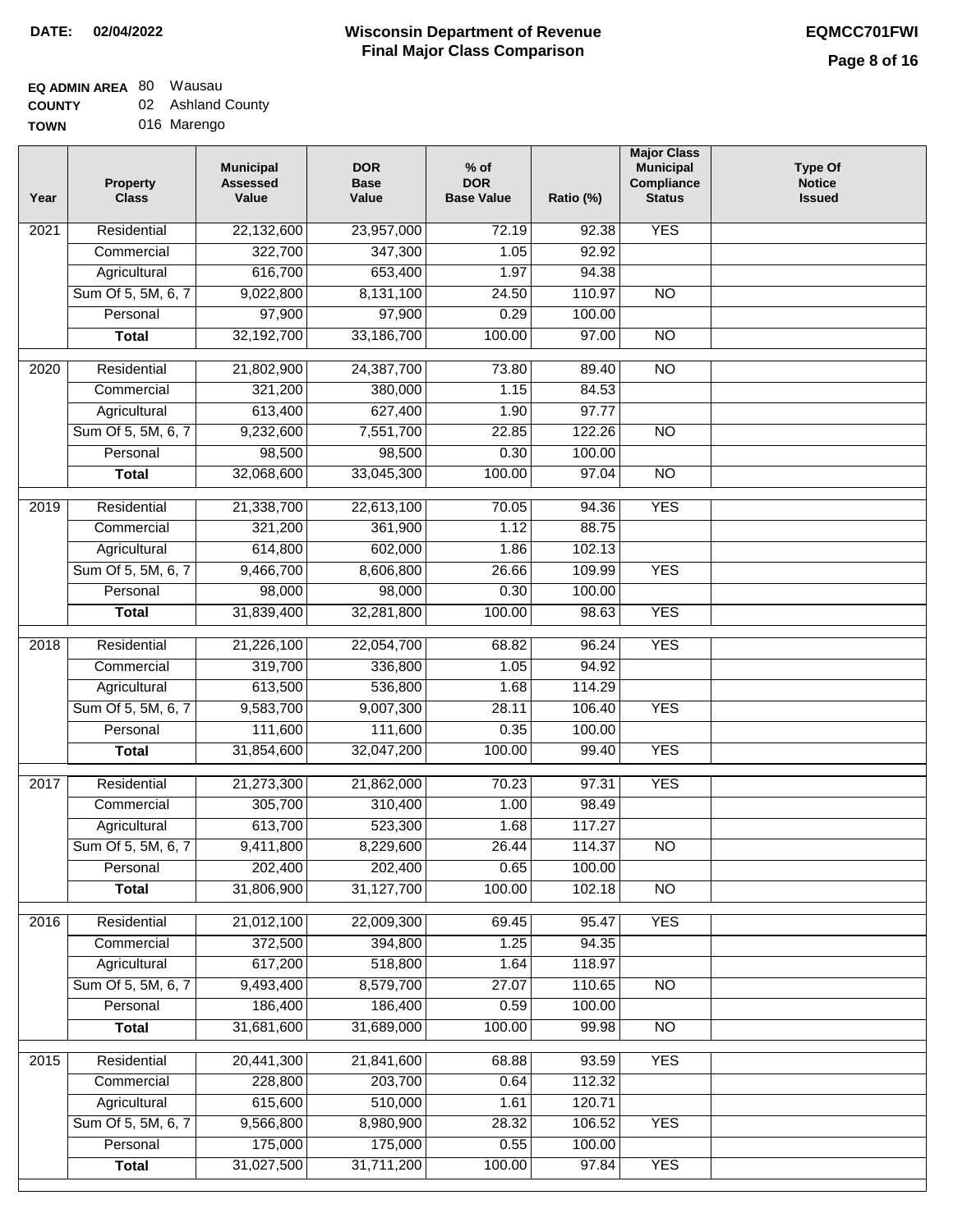# **EQ ADMIN AREA** 80 Wausau **COUNTY**

| <b>COUNTY</b> | 02 Ashland County |
|---------------|-------------------|
| <b>TOWN</b>   | 018 Morse         |

| Year              | <b>Property</b><br><b>Class</b>    | <b>Municipal</b><br><b>Assessed</b><br>Value | <b>DOR</b><br><b>Base</b><br>Value | $%$ of<br><b>DOR</b><br><b>Base Value</b> | Ratio (%)      | <b>Major Class</b><br><b>Municipal</b><br>Compliance<br><b>Status</b> | <b>Type Of</b><br><b>Notice</b><br><b>Issued</b> |
|-------------------|------------------------------------|----------------------------------------------|------------------------------------|-------------------------------------------|----------------|-----------------------------------------------------------------------|--------------------------------------------------|
| 2021              | Residential                        | 34,588,600                                   | 37,959,000                         | 65.82                                     | 91.12          | <b>YES</b>                                                            |                                                  |
|                   | Commercial                         | 1,371,800                                    | 1,463,100                          | 2.54                                      | 93.76          |                                                                       |                                                  |
|                   | Agricultural                       | 351,000                                      | 351,300                            | 0.61                                      | 99.91          |                                                                       |                                                  |
|                   | Sum Of 5, 5M, 6, 7                 | 17,359,500                                   | 17, 154, 400                       | 29.75                                     | 101.20         | <b>YES</b>                                                            |                                                  |
|                   | Personal                           | 741,500                                      | 741,500                            | 1.29                                      | 100.00         |                                                                       |                                                  |
|                   | <b>Total</b>                       | 54,412,400                                   | 57,669,300                         | 100.00                                    | 94.35          | <b>YES</b>                                                            |                                                  |
| 2020              | Residential                        | 33,646,900                                   | 34,444,300                         | 64.90                                     | 97.68          | <b>YES</b>                                                            |                                                  |
|                   | Commercial                         | 1,239,000                                    | 1,485,700                          | 2.80                                      | 83.40          |                                                                       |                                                  |
|                   | Agricultural                       | 336,000                                      | 337,000                            | 0.63                                      | 99.70          |                                                                       |                                                  |
|                   | Sum Of 5, 5M, 6, 7                 | 17,252,100                                   | 16,055,300                         | 30.25                                     | 107.45         | <b>YES</b>                                                            |                                                  |
|                   | Personal                           | 751,300                                      | 751,300                            | 1.42                                      | 100.00         |                                                                       |                                                  |
|                   | <b>Total</b>                       | 53,225,300                                   | 53,073,600                         | 100.00                                    | 100.29         | <b>YES</b>                                                            |                                                  |
| 2019              | Residential                        | 33,243,200                                   | 32,174,500                         | 63.12                                     | 103.32         | <b>YES</b>                                                            |                                                  |
|                   | Commercial                         | 1,186,300                                    | 1,364,800                          | 2.68                                      | 86.92          |                                                                       |                                                  |
|                   | Agricultural                       | 325,600                                      | 325,400                            | 0.64                                      | 100.06         |                                                                       |                                                  |
|                   | Sum Of 5, 5M, 6, 7                 | 18,017,100                                   | 16,748,200                         | 32.86                                     | 107.58         | <b>YES</b>                                                            |                                                  |
|                   | Personal                           | 365,300                                      | 358,100                            | 0.70                                      | 102.01         |                                                                       |                                                  |
|                   | <b>Total</b>                       | 53,137,500                                   | 50,971,000                         | 100.00                                    | 104.25         | <b>YES</b>                                                            |                                                  |
|                   |                                    |                                              |                                    |                                           |                |                                                                       |                                                  |
| $\overline{2018}$ | Residential                        | 32,969,100                                   | 31,271,300                         | 62.77                                     | 105.43         | <b>YES</b>                                                            |                                                  |
|                   | Commercial                         | 1,100,000<br>297,300                         | 1,204,600<br>314,600               | 2.42                                      | 91.32<br>94.50 |                                                                       |                                                  |
|                   | Agricultural<br>Sum Of 5, 5M, 6, 7 | 17,966,100                                   | 16,587,400                         | 0.63<br>33.30                             | 108.31         | <b>YES</b>                                                            |                                                  |
|                   | Personal                           | 396,200                                      | 440,200                            | 0.88                                      | 90.00          |                                                                       |                                                  |
|                   | <b>Total</b>                       | 52,728,700                                   | 49,818,100                         | 100.00                                    | 105.84         | <b>YES</b>                                                            |                                                  |
|                   |                                    |                                              |                                    |                                           |                |                                                                       |                                                  |
| 2017              | Residential                        | 32,574,400                                   | 30,899,900                         | 63.10                                     | 105.42         | <b>YES</b>                                                            |                                                  |
|                   | Commercial                         | 1,097,000                                    | 1,155,100                          | 2.36                                      | 94.97          |                                                                       |                                                  |
|                   | Agricultural                       | 297,200                                      | 307,400                            | 0.63                                      | 96.68          |                                                                       |                                                  |
|                   | Sum Of 5, 5M, 6, 7                 | 17,644,300                                   | 16,319,400                         | 33.32                                     | 108.12         | <b>YES</b>                                                            |                                                  |
|                   | Personal                           | 293,000                                      | 290,200                            | 0.59                                      | 100.96         |                                                                       |                                                  |
|                   | <b>Total</b>                       | 51,905,900                                   | 48,972,000                         | 100.00                                    | 105.99         | <b>YES</b>                                                            |                                                  |
| 2016              | Residential                        | 32,458,000                                   | 31,379,200                         | 62.69                                     | 103.44         | <b>YES</b>                                                            |                                                  |
|                   | Commercial                         | 1,097,000                                    | 1,215,900                          | 2.43                                      | 90.22          |                                                                       |                                                  |
|                   | Agricultural                       | 297,300                                      | 304,000                            | 0.61                                      | 97.80          |                                                                       |                                                  |
|                   | Sum Of 5, 5M, 6, 7                 | 17,619,900                                   | 16,855,200                         | 33.67                                     | 104.54         | <b>YES</b>                                                            |                                                  |
|                   | Personal                           | 293,800                                      | 299,800                            | 0.60                                      | 98.00          |                                                                       |                                                  |
|                   | <b>Total</b>                       | 51,766,000                                   | 50,054,100                         | 100.00                                    | 103.42         | <b>YES</b>                                                            |                                                  |
| 2015              | Residential                        | 32,018,100                                   | 33,506,200                         | 63.83                                     | 95.56          | <b>YES</b>                                                            |                                                  |
|                   | Commercial                         | 1,090,000                                    | 983,200                            | 1.87                                      | 110.86         |                                                                       |                                                  |
|                   | Agricultural                       | 297,700                                      | 298,800                            | 0.57                                      | 99.63          |                                                                       |                                                  |
|                   | Sum Of 5, 5M, 6, 7                 | 17,584,500                                   | 17,377,400                         | 33.10                                     | 101.19         | <b>YES</b>                                                            |                                                  |
|                   | Personal                           | 327,700                                      | 327,700                            | 0.62                                      | 100.00         |                                                                       |                                                  |
|                   | <b>Total</b>                       | 51,318,000                                   | 52,493,300                         | 100.00                                    | 97.76          | <b>YES</b>                                                            |                                                  |
|                   |                                    |                                              |                                    |                                           |                |                                                                       |                                                  |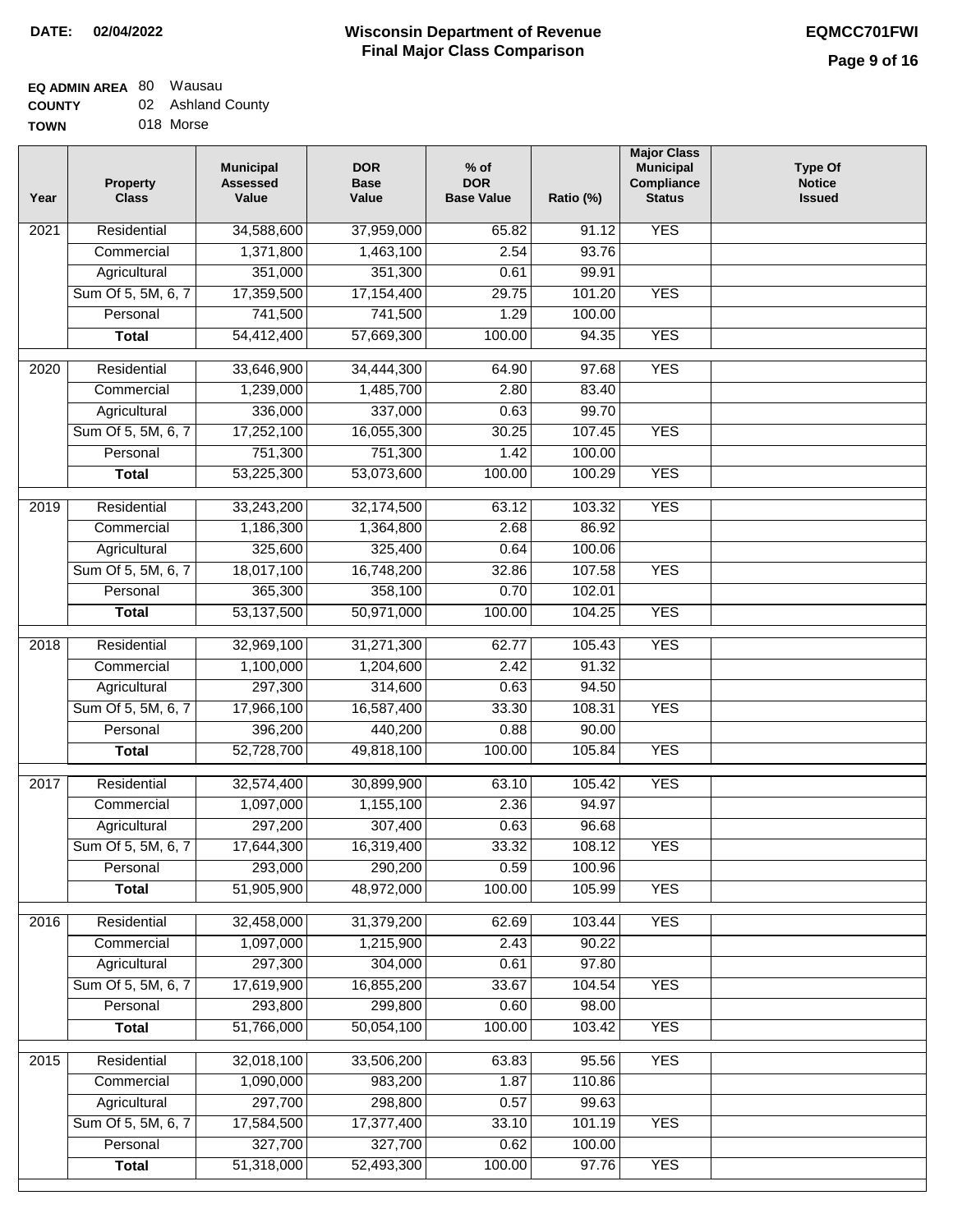# **EQ ADMIN AREA** 80 Wausau

**COUNTY TOWN** 02 Ashland County

|  | 020 Peeksville |
|--|----------------|
|  |                |

| Year              | <b>Property</b><br><b>Class</b> | <b>Municipal</b><br><b>Assessed</b><br>Value | <b>DOR</b><br>Base<br>Value | $%$ of<br><b>DOR</b><br><b>Base Value</b> | Ratio (%)       | <b>Major Class</b><br><b>Municipal</b><br>Compliance<br><b>Status</b> | <b>Type Of</b><br><b>Notice</b><br><b>Issued</b> |
|-------------------|---------------------------------|----------------------------------------------|-----------------------------|-------------------------------------------|-----------------|-----------------------------------------------------------------------|--------------------------------------------------|
| $\overline{202}1$ | Residential                     | 8,283,400                                    | 8,379,600                   | 44.80                                     | 98.85           | <b>YES</b>                                                            |                                                  |
|                   | Commercial                      | 360,400                                      | 314,600                     | 1.68                                      | 114.56          |                                                                       |                                                  |
|                   | Agricultural                    | 159,200                                      | 181,500                     | 0.97                                      | 87.71           |                                                                       |                                                  |
|                   | Sum Of 5, 5M, 6, 7              | 10,025,300                                   | 9,507,300                   | 50.83                                     | 105.45          | <b>YES</b>                                                            |                                                  |
|                   | Personal                        | 322,000                                      | 322,000                     | 1.72                                      | 100.00          |                                                                       |                                                  |
|                   | <b>Total</b>                    | 19,150,300                                   | 18,705,000                  | 100.00                                    | 102.38          | <b>YES</b>                                                            |                                                  |
| $\overline{2020}$ | Residential                     | 8,144,000                                    | 7,538,100                   | 44.52                                     | 108.04          | <b>YES</b>                                                            |                                                  |
|                   | Commercial                      | 360,400                                      | 345,700                     | 2.04                                      | 104.25          |                                                                       |                                                  |
|                   | Agricultural                    | 159,200                                      | 173,900                     | 1.03                                      | 91.55           |                                                                       |                                                  |
|                   | Sum Of 5, 5M, 6, 7              | 10,065,400                                   | 8,748,900                   | 51.67                                     | 115.05          | $\overline{NO}$                                                       |                                                  |
|                   | Personal                        | 125,000                                      | 125,000                     | 0.74                                      | 100.00          |                                                                       |                                                  |
|                   | <b>Total</b>                    | 18,854,000                                   | 16,931,600                  | 100.00                                    | 111.35          | $\overline{NO}$                                                       |                                                  |
| 2019              | Residential                     | 8,064,500                                    | 7,284,400                   | 41.75                                     | 110.71          | $\overline{10}$                                                       |                                                  |
|                   | Commercial                      | 355,400                                      | 324,500                     | 1.86                                      | 109.52          |                                                                       |                                                  |
|                   | Agricultural                    | 157,600                                      | 165,700                     | 0.95                                      | 95.11           |                                                                       |                                                  |
|                   | Sum Of 5, 5M, 6, 7              | 10,095,600                                   | 9,549,500                   | 54.73                                     | 105.72          | <b>YES</b>                                                            |                                                  |
|                   | Personal                        | 124,300                                      | 124,300                     | 0.71                                      | 100.00          |                                                                       |                                                  |
|                   | <b>Total</b>                    | 18,797,400                                   | 17,448,400                  | 100.00                                    | 107.73          | $\overline{NO}$                                                       |                                                  |
| 2018              | Residential                     | 8,113,200                                    | 7,554,000                   | 42.73                                     | 107.40          | <b>YES</b>                                                            |                                                  |
|                   | Commercial                      | 355,400                                      | 303,200                     | 1.71                                      | 117.22          |                                                                       |                                                  |
|                   | Agricultural                    | 159,300                                      | 163,100                     | 0.92                                      | 97.67           |                                                                       |                                                  |
|                   | Sum Of 5, 5M, 6, 7              | 10,125,800                                   | 9,538,300                   | 53.95                                     | 106.16          | <b>YES</b>                                                            |                                                  |
|                   | Personal                        | 120,900                                      | 120,900                     | 0.68                                      | 100.00          |                                                                       |                                                  |
|                   | <b>Total</b>                    | 18,874,600                                   | 17,679,500                  | 100.00                                    | 106.76          | <b>YES</b>                                                            |                                                  |
| 2017              | Residential                     | 7,967,000                                    | 7,243,400                   | 39.79                                     | 109.99          | <b>YES</b>                                                            |                                                  |
|                   | Commercial                      | 355,400                                      | 291,500                     | 1.60                                      | 121.92          |                                                                       |                                                  |
|                   | Agricultural                    | 157,400                                      | 156,900                     | 0.86                                      | 100.32          |                                                                       |                                                  |
|                   | Sum Of 5, 5M, 6, 7              | 10,244,300                                   | 10,388,500                  | 57.06                                     | 98.61           | <b>YES</b>                                                            |                                                  |
|                   | Personal                        | 125,700                                      | 125,700                     | 0.69                                      | 100.00          |                                                                       |                                                  |
|                   | <b>Total</b>                    | 18,849,800                                   | 18,206,000                  | 100.00                                    | 103.54          | <b>YES</b>                                                            |                                                  |
|                   |                                 |                                              |                             |                                           |                 |                                                                       |                                                  |
| 2016              | Residential                     | 7,920,000                                    | 7,305,400                   | 39.48                                     | 108.41          | <b>YES</b>                                                            |                                                  |
|                   | Commercial                      | 355,400                                      | 306,900                     | 1.66                                      | 115.80          |                                                                       |                                                  |
|                   | Agricultural                    | 157,000                                      | 154,300                     | 0.83<br>57.48                             | 101.75          | <b>YES</b>                                                            |                                                  |
|                   | Sum Of 5, 5M, 6, 7<br>Personal  | 10,419,000<br>100,700                        | 10,636,400<br>100,700       | 0.54                                      | 97.96<br>100.00 |                                                                       |                                                  |
|                   | <b>Total</b>                    | 18,952,100                                   | 18,503,700                  | 100.00                                    | 102.42          | <b>YES</b>                                                            |                                                  |
|                   |                                 |                                              |                             |                                           |                 |                                                                       |                                                  |
| 2015              | Residential                     | 7,858,600                                    | 7,033,800                   | 36.81                                     | 111.73          | <b>NO</b>                                                             |                                                  |
|                   | Commercial                      | 355,400                                      | 227,500                     | 1.19                                      | 156.22          |                                                                       |                                                  |
|                   | Agricultural                    | 156,100                                      | 152,200                     | 0.80                                      | 102.56          |                                                                       |                                                  |
|                   | Sum Of 5, 5M, 6, 7              | 10,517,600                                   | 11,538,300                  | 60.38                                     | 91.15           | <b>YES</b>                                                            |                                                  |
|                   | Personal                        | 156,300                                      | 156,300                     | 0.82                                      | 100.00          |                                                                       |                                                  |
|                   | <b>Total</b>                    | 19,044,000                                   | 19,108,100                  | 100.00                                    | 99.66           | NO                                                                    |                                                  |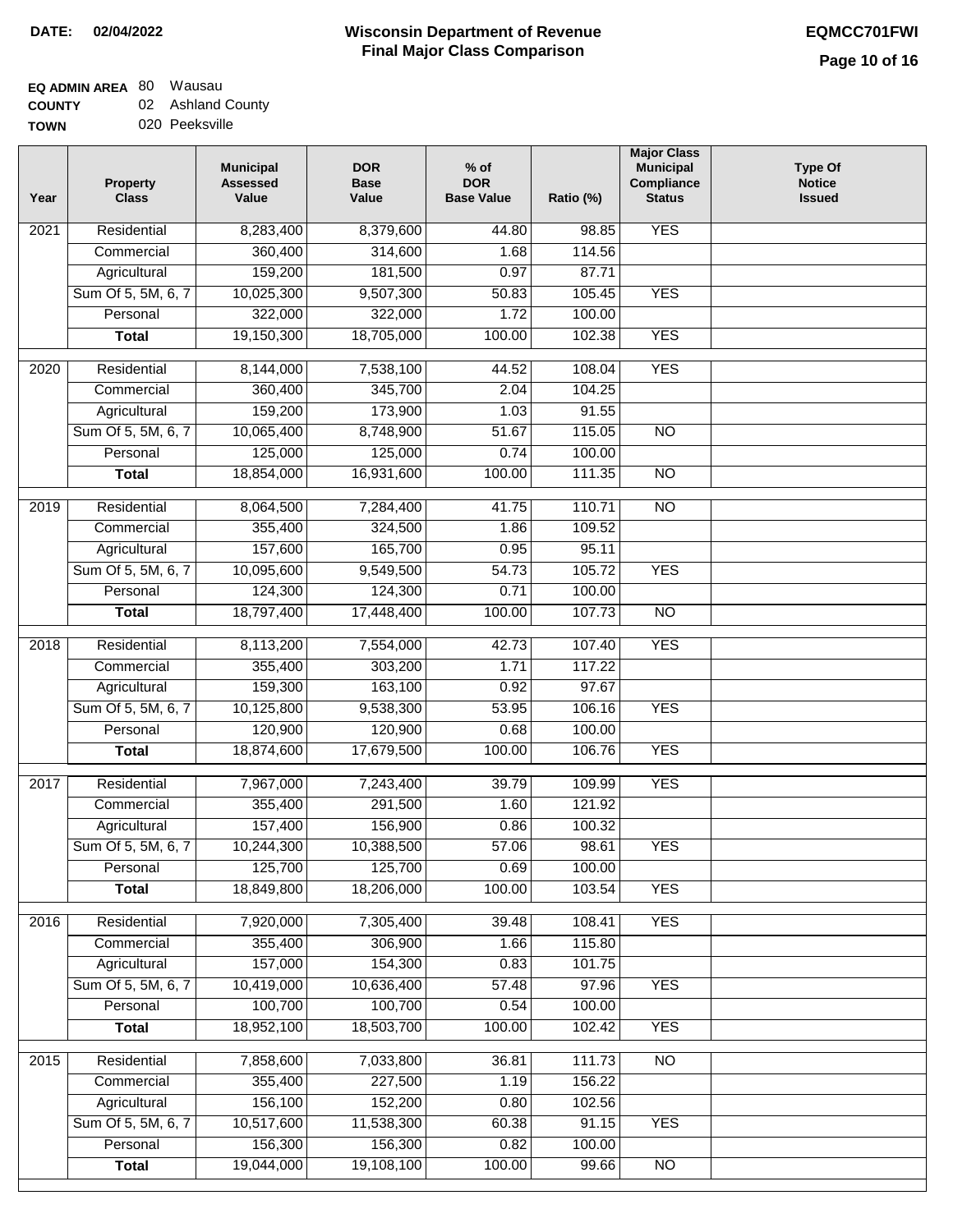# **Wisconsin Department of Revenue Final Major Class Comparison DATE: 02/04/2022 EQMCC701FWI**

### **EQ ADMIN AREA** 80 Wausau **COUNTY** 02 Ashland County

| <b>CUUNIT</b> | <u>UZ ASHIQHU OUUL</u> |
|---------------|------------------------|
| <b>TOWN</b>   | 022 Sanborn            |

| Year | <b>Property</b><br><b>Class</b> | <b>Municipal</b><br><b>Assessed</b><br>Value | <b>DOR</b><br><b>Base</b><br>Value | $%$ of<br><b>DOR</b><br><b>Base Value</b> | Ratio (%)      | <b>Major Class</b><br><b>Municipal</b><br>Compliance<br><b>Status</b> | <b>Type Of</b><br><b>Notice</b><br><b>Issued</b> |
|------|---------------------------------|----------------------------------------------|------------------------------------|-------------------------------------------|----------------|-----------------------------------------------------------------------|--------------------------------------------------|
| 2021 | Residential                     | 20,246,200                                   | 23,300,800                         | 62.12                                     | 86.89          | <b>NO</b>                                                             |                                                  |
|      | Commercial                      | 800,300                                      | 873,200                            | 2.33                                      | 91.65          |                                                                       |                                                  |
|      | Agricultural                    | 7,100                                        | 7,600                              | 0.02                                      | 93.42          |                                                                       |                                                  |
|      | Sum Of 5, 5M, 6, 7              | 11,470,500                                   | 13,127,200                         | 35.00                                     | 87.38          | $\overline{NO}$                                                       |                                                  |
|      | Personal                        | 188,500                                      | 200,500                            | 0.53                                      | 94.01          |                                                                       |                                                  |
|      | <b>Total</b>                    | 32,712,600                                   | 37,509,300                         | 100.00                                    | 87.21          | $\overline{NO}$                                                       |                                                  |
| 2020 | Residential                     | 20,028,500                                   | 21,372,600                         | 62.41                                     | 93.71          | <b>YES</b>                                                            |                                                  |
|      | Commercial                      | 800,300                                      | 959,600                            | 2.80                                      | 83.40          |                                                                       |                                                  |
|      | Agricultural                    | 7,000                                        | 7,300                              | 0.02                                      | 95.89          |                                                                       |                                                  |
|      | Sum Of 5, 5M, 6, 7              | 11,245,100                                   | 11,633,700                         | 33.97                                     | 96.66          | <b>YES</b>                                                            |                                                  |
|      | Personal                        | 264,900                                      | 270,300                            | 0.79                                      | 98.00          |                                                                       |                                                  |
|      | <b>Total</b>                    | 32,345,800                                   | 34,243,500                         | 100.00                                    | 94.46          | <b>YES</b>                                                            |                                                  |
|      |                                 |                                              |                                    |                                           |                |                                                                       |                                                  |
| 2019 | Residential                     | 19,915,500                                   | 20,053,900                         | 61.11                                     | 99.31          | <b>YES</b>                                                            |                                                  |
|      | Commercial                      | 800,300                                      | 913,900                            | 2.79                                      | 87.57          |                                                                       |                                                  |
|      | Agricultural                    | $\Omega$                                     | $\Omega$                           | 0.00                                      | 0.00           |                                                                       |                                                  |
|      | Sum Of 5, 5M, 6, 7              | 11,259,000                                   | 11,681,300                         | 35.60                                     | 96.38          | <b>YES</b>                                                            |                                                  |
|      | Personal                        | 164,400                                      | 164,400                            | 0.50                                      | 100.00         |                                                                       |                                                  |
|      | <b>Total</b>                    | 32,139,200                                   | 32,813,500                         | 100.00                                    | 97.95          | <b>YES</b>                                                            |                                                  |
| 2018 | Residential                     | 17,876,800                                   | 19,442,500                         | 61.40                                     | 91.95          | <b>YES</b>                                                            |                                                  |
|      | Commercial                      | 800,500                                      | 854,100                            | 2.70                                      | 93.72          |                                                                       |                                                  |
|      | Agricultural                    | $\Omega$                                     | 0                                  | 0.00                                      | 0.00           |                                                                       |                                                  |
|      | Sum Of 5, 5M, 6, 7              | 9,919,600                                    | 11,164,700                         | 35.26                                     | 88.85          | <b>NO</b>                                                             |                                                  |
|      | Personal                        | 183,400                                      | 201,500                            | 0.64                                      | 91.02          |                                                                       |                                                  |
|      | <b>Total</b>                    | 28,780,300                                   | 31,662,800                         | 100.00                                    | 90.90          | $\overline{10}$                                                       |                                                  |
| 2017 | Residential                     | 17,726,700                                   | 19,126,900                         | 63.21                                     | 92.68          | <b>YES</b>                                                            |                                                  |
|      | Commercial                      | 800,000                                      | 820,700                            | 2.71                                      | 97.48          |                                                                       |                                                  |
|      | Agricultural                    | 0                                            | 0                                  | 0.00                                      | 0.00           |                                                                       |                                                  |
|      | Sum Of 5, 5M, 6, 7              | 8,772,600                                    | 9,916,000                          | 32.77                                     | 88.47          | $\overline{NO}$                                                       |                                                  |
|      | Personal                        | 384,300                                      | 396,200                            | 1.31                                      | 97.00          |                                                                       |                                                  |
|      | <b>Total</b>                    | 27,683,600                                   | 30,259,800                         | 100.00                                    | 91.49          | <b>NO</b>                                                             |                                                  |
| 2016 | Residential                     | 11,936,100                                   | 12,618,200                         | 65.61                                     | 94.59          | <b>YES</b>                                                            |                                                  |
|      | Commercial                      | 107,000                                      | 87,200                             | 0.45                                      | 122.71         |                                                                       |                                                  |
|      | Agricultural                    | 0                                            | 0                                  | 0.00                                      | 0.00           |                                                                       |                                                  |
|      | Sum Of 5, 5M, 6, 7              | 6,272,700                                    | 6,259,000                          | 32.55                                     | 100.22         | <b>YES</b>                                                            |                                                  |
|      | Personal                        | 266,850                                      | 266,900                            | 1.39                                      | 99.98          |                                                                       |                                                  |
|      | <b>Total</b>                    | 18,582,650                                   | 19,231,300                         | 100.00                                    | 96.63          | <b>YES</b>                                                            |                                                  |
| 2015 |                                 | 11,551,490                                   | 12,469,800                         |                                           |                | <b>YES</b>                                                            |                                                  |
|      | Residential<br>Commercial       | 107,000                                      |                                    | 53.71<br>0.45                             | 92.64          |                                                                       |                                                  |
|      |                                 |                                              | 104,000                            |                                           | 102.88         |                                                                       |                                                  |
|      | Agricultural                    | 0                                            | 0                                  | 0.00                                      | 0.00           |                                                                       |                                                  |
|      | Sum Of 5, 5M, 6, 7              | 7,753,500                                    | 10,304,300                         | 44.39                                     | 75.25          | NO                                                                    |                                                  |
|      | Personal                        | 293,650<br>19,705,640                        | 337,500<br>23,215,600              | 1.45<br>100.00                            | 87.01<br>84.88 | $\overline{NO}$                                                       | <b>Final Notice of Non-Compliance</b>            |
|      | <b>Total</b>                    |                                              |                                    |                                           |                |                                                                       |                                                  |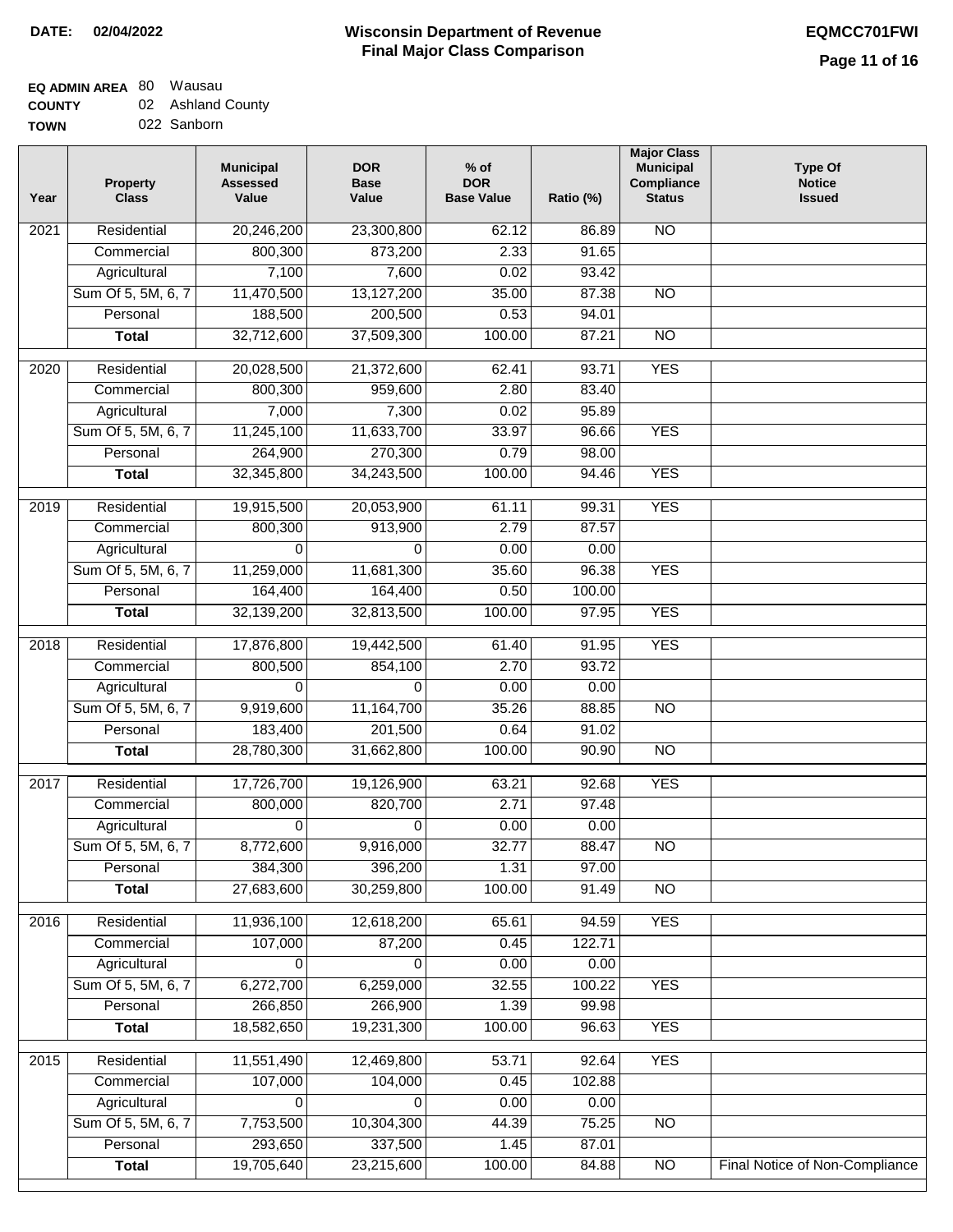## **EQ ADMIN AREA** 80 Wausau **COUNTY** 02 Ashland County

**TOWN** 024 Shanagolden

| Year | <b>Property</b><br><b>Class</b> | <b>Municipal</b><br><b>Assessed</b><br>Value | <b>DOR</b><br><b>Base</b><br>Value | $%$ of<br><b>DOR</b><br><b>Base Value</b> | Ratio (%) | <b>Major Class</b><br><b>Municipal</b><br>Compliance<br><b>Status</b> | <b>Type Of</b><br><b>Notice</b><br><b>Issued</b> |
|------|---------------------------------|----------------------------------------------|------------------------------------|-------------------------------------------|-----------|-----------------------------------------------------------------------|--------------------------------------------------|
| 2021 | Residential                     | 14,313,800                                   | 14,899,400                         | 63.22                                     | 96.07     | <b>YES</b>                                                            |                                                  |
|      | Commercial                      | 552,400                                      | 512,000                            | 2.17                                      | 107.89    |                                                                       |                                                  |
|      | Agricultural                    | 80,600                                       | 79,700                             | 0.34                                      | 101.13    |                                                                       |                                                  |
|      | Sum Of 5, 5M, 6, 7              | 7,849,100                                    | 7,841,500                          | 33.27                                     | 100.10    | <b>YES</b>                                                            |                                                  |
|      | Personal                        | 234,800                                      | 234,800                            | 1.00                                      | 100.00    |                                                                       |                                                  |
|      | <b>Total</b>                    | 23,030,700                                   | 23,567,400                         | 100.00                                    | 97.72     | <b>YES</b>                                                            |                                                  |
| 2020 | Residential                     | 13,306,500                                   | 13,256,800                         | 60.94                                     | 100.37    | <b>YES</b>                                                            |                                                  |
|      | Commercial                      | 538,400                                      | 562,600                            | 2.59                                      | 95.70     |                                                                       |                                                  |
|      | Agricultural                    | 60,300                                       | 63,800                             | 0.29                                      | 94.51     |                                                                       |                                                  |
|      | Sum Of 5, 5M, 6, 7              | 9,031,500                                    | 7,637,900                          | 35.11                                     | 118.25    | $\overline{NO}$                                                       |                                                  |
|      | Personal                        | 233,900                                      | 233,900                            | 1.08                                      | 100.00    |                                                                       |                                                  |
|      | <b>Total</b>                    | 23,170,600                                   | 21,755,000                         | 100.00                                    | 106.51    | N <sub>O</sub>                                                        | 1st Notice of Non-Compliance                     |
| 2019 | Residential                     | 13,115,700                                   | 12,722,800                         | 58.09                                     | 103.09    | <b>YES</b>                                                            |                                                  |
|      | Commercial                      | 537,400                                      | 535,800                            | 2.45                                      | 100.30    |                                                                       |                                                  |
|      | Agricultural                    | 59,400                                       | 60,700                             | 0.28                                      | 97.86     |                                                                       |                                                  |
|      | Sum Of 5, 5M, 6, 7              | 9,621,100                                    | 8,350,300                          | 38.12                                     | 115.22    | $\overline{NO}$                                                       |                                                  |
|      | Personal                        | 233,800                                      | 233,800                            | 1.07                                      | 100.00    |                                                                       |                                                  |
|      | <b>Total</b>                    | 23,567,400                                   | 21,903,400                         | 100.00                                    | 107.60    | $\overline{NO}$                                                       |                                                  |
|      |                                 |                                              |                                    |                                           |           |                                                                       |                                                  |
| 2018 | Residential                     | 12,849,700                                   | 12,837,700                         | 57.49                                     | 100.09    | <b>YES</b>                                                            |                                                  |
|      | Commercial                      | 537,400                                      | 500,700                            | 2.24                                      | 107.33    |                                                                       |                                                  |
|      | Agricultural                    | 65,100                                       | 46,100                             | 0.21                                      | 141.21    |                                                                       |                                                  |
|      | Sum Of 5, 5M, 6, 7              | 9,800,800                                    | 8,713,600                          | 39.02                                     | 112.48    | $\overline{3}$                                                        |                                                  |
|      | Personal                        | 232,300                                      | 232,300                            | 1.04                                      | 100.00    |                                                                       |                                                  |
|      | <b>Total</b>                    | 23,485,300                                   | 22,330,400                         | 100.00                                    | 105.17    | <b>NO</b>                                                             |                                                  |
| 2017 | Residential                     | 12,820,600                                   | 12,553,400                         | 56.97                                     | 102.13    | <b>YES</b>                                                            |                                                  |
|      | Commercial                      | 537,400                                      | 481,500                            | 2.18                                      | 111.61    |                                                                       |                                                  |
|      | Agricultural                    | 65,500                                       | 45,200                             | 0.21                                      | 144.91    |                                                                       |                                                  |
|      | Sum Of 5, 5M, 6, 7              | 9,874,100                                    | 8,716,600                          | 39.55                                     | 113.28    | <b>NO</b>                                                             |                                                  |
|      | Personal                        | 240,100                                      | 240,100                            | 1.09                                      | 100.00    |                                                                       |                                                  |
|      | <b>Total</b>                    | 23,537,700                                   | 22,036,800                         | 100.00                                    | 106.81    | <b>NO</b>                                                             |                                                  |
| 2016 | Residential                     | 12,583,900                                   | 12,665,700                         | 53.75                                     | 99.35     | <b>YES</b>                                                            |                                                  |
|      | Commercial                      | 537,400                                      | 506,900                            | 2.15                                      | 106.02    |                                                                       |                                                  |
|      | Agricultural                    | 65,500                                       | 44,400                             | 0.19                                      | 147.52    |                                                                       |                                                  |
|      | Sum Of 5, 5M, 6, 7              | 9,871,200                                    | 10,114,400                         | 42.92                                     | 97.60     | <b>YES</b>                                                            |                                                  |
|      | Personal                        | 232,800                                      | 232,800                            | 0.99                                      | 100.00    |                                                                       |                                                  |
|      | <b>Total</b>                    | 23,290,800                                   | 23,564,200                         | 100.00                                    | 98.84     | <b>YES</b>                                                            |                                                  |
| 2015 | Residential                     | 12,562,200                                   | 11,457,400                         | 52.97                                     | 109.64    | <b>YES</b>                                                            |                                                  |
|      | Commercial                      | 537,400                                      | 504,400                            | 2.33                                      | 106.54    |                                                                       |                                                  |
|      | Agricultural                    | 64,400                                       | 43,000                             | 0.20                                      | 149.77    |                                                                       |                                                  |
|      | Sum Of 5, 5M, 6, 7              | 9,865,100                                    | 9,385,500                          | 43.39                                     | 105.11    | <b>YES</b>                                                            |                                                  |
|      | Personal                        | 241,700                                      | 241,700                            | 1.12                                      | 100.00    |                                                                       |                                                  |
|      | <b>Total</b>                    | 23,270,800                                   | 21,632,000                         | 100.00                                    | 107.58    | <b>YES</b>                                                            |                                                  |
|      |                                 |                                              |                                    |                                           |           |                                                                       |                                                  |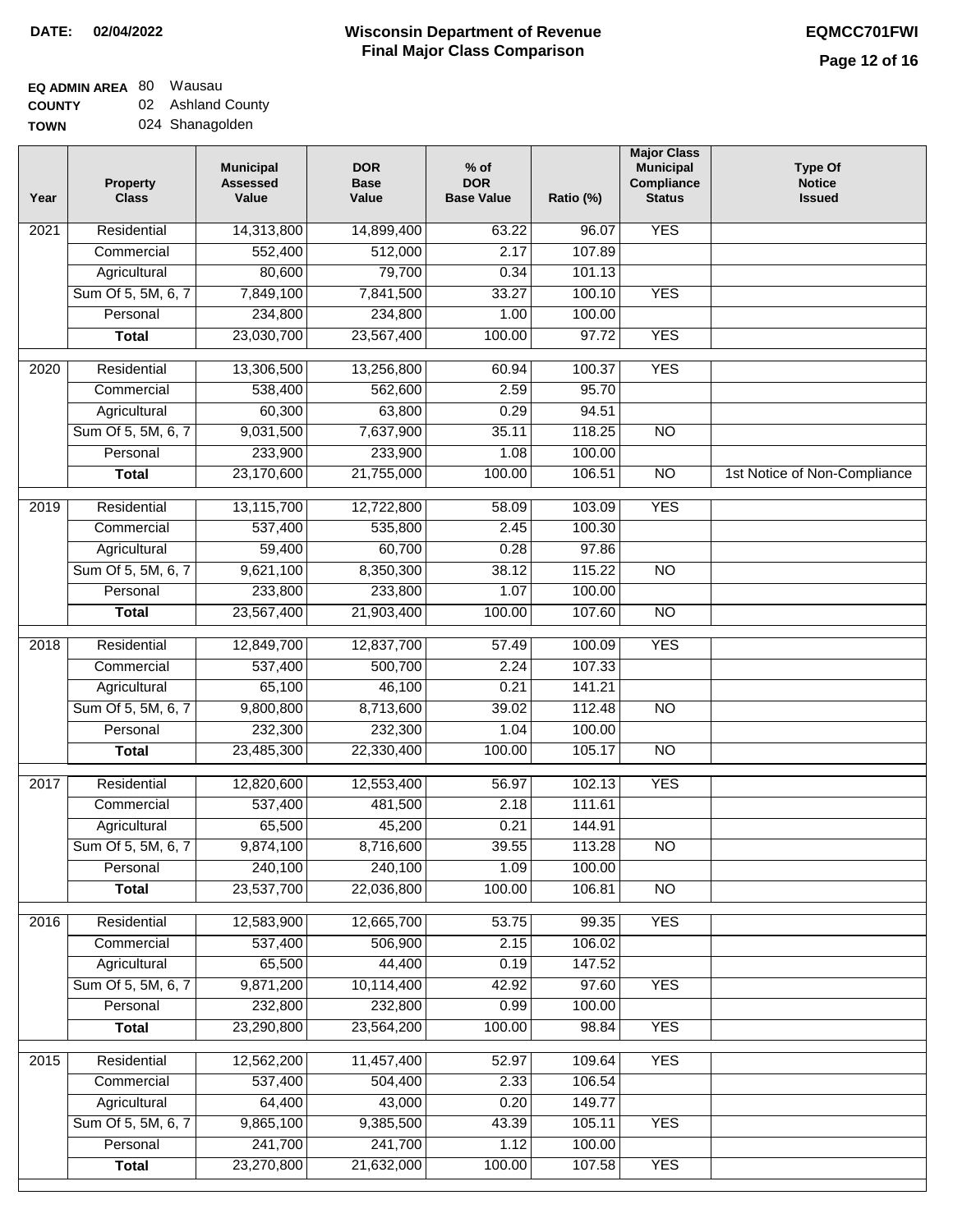## **EQ ADMIN AREA** 80 Wausau **COUNTY** 02 Ashland County

**TOWN** 026 White River

| Year             | <b>Property</b><br><b>Class</b> | <b>Municipal</b><br><b>Assessed</b><br>Value | <b>DOR</b><br><b>Base</b><br>Value | $%$ of<br><b>DOR</b><br><b>Base Value</b> | Ratio (%) | <b>Major Class</b><br><b>Municipal</b><br>Compliance<br><b>Status</b> | <b>Type Of</b><br><b>Notice</b><br><b>Issued</b> |
|------------------|---------------------------------|----------------------------------------------|------------------------------------|-------------------------------------------|-----------|-----------------------------------------------------------------------|--------------------------------------------------|
| 2021             | Residential                     | 31,263,200                                   | 36,858,300                         | 63.30                                     | 84.82     | <b>NO</b>                                                             |                                                  |
|                  | Commercial                      | 2,343,100                                    | 2,727,700                          | 4.68                                      | 85.90     |                                                                       |                                                  |
|                  | Agricultural                    | 1,507,200                                    | 1,559,600                          | 2.68                                      | 96.64     |                                                                       |                                                  |
|                  | Sum Of 5, 5M, 6, 7              | 15,859,700                                   | 16,719,200                         | 28.71                                     | 94.86     | <b>YES</b>                                                            |                                                  |
|                  | Personal                        | 348,100                                      | 360,700                            | 0.62                                      | 96.51     |                                                                       |                                                  |
|                  | <b>Total</b>                    | 51,321,300                                   | 58,225,500                         | 100.00                                    | 88.14     | $\overline{NO}$                                                       |                                                  |
| $\frac{1}{2020}$ | Residential                     | 30,678,000                                   | 33,604,200                         | 61.75                                     | 91.29     | <b>YES</b>                                                            |                                                  |
|                  | Commercial                      | 2,201,900                                    | 2,836,600                          | 5.21                                      | 77.62     |                                                                       |                                                  |
|                  | Agricultural                    | 1,438,300                                    | 1,489,200                          | 2.74                                      | 96.58     |                                                                       |                                                  |
|                  | Sum Of 5, 5M, 6, 7              | 15,977,900                                   | 16,155,900                         | 29.69                                     | 98.90     | <b>YES</b>                                                            |                                                  |
|                  | Personal                        | 321,900                                      | 333,600                            | 0.61                                      | 96.49     |                                                                       |                                                  |
|                  | <b>Total</b>                    | 50,618,000                                   | 54,419,500                         | 100.00                                    | 93.01     | <b>YES</b>                                                            |                                                  |
| $\frac{1}{2019}$ | Residential                     | 30,264,900                                   |                                    |                                           | 96.48     | <b>YES</b>                                                            |                                                  |
|                  | Commercial                      | 2,184,500                                    | 31,368,100<br>2,689,600            | 59.19<br>5.08                             | 81.22     |                                                                       |                                                  |
|                  | Agricultural                    | 1,432,700                                    | 1,432,200                          | 2.70                                      | 100.03    |                                                                       |                                                  |
|                  | Sum Of 5, 5M, 6, 7              | 16,055,300                                   |                                    |                                           | 93.45     | <b>YES</b>                                                            |                                                  |
|                  |                                 |                                              | 17,180,600                         | 32.42<br>0.61                             | 100.00    |                                                                       |                                                  |
|                  | Personal                        | 323,400                                      | 323,400                            |                                           |           | <b>YES</b>                                                            |                                                  |
|                  | <b>Total</b>                    | 50,260,800                                   | 52,993,900                         | 100.00                                    | 94.84     |                                                                       |                                                  |
| 2018             | Residential                     | 29,521,400                                   | 31,100,300                         | 59.69                                     | 94.92     | <b>YES</b>                                                            |                                                  |
|                  | Commercial                      | 2,146,900                                    | 2,489,700                          | 4.78                                      | 86.23     |                                                                       |                                                  |
|                  | Agricultural                    | 1,400,600                                    | 1,397,700                          | 2.68                                      | 100.21    |                                                                       |                                                  |
|                  | Sum Of 5, 5M, 6, 7              | 15,924,700                                   | 16,792,000                         | 32.23                                     | 94.84     | <b>YES</b>                                                            |                                                  |
|                  | Personal                        | 301,500                                      | 324,200                            | 0.62                                      | 93.00     |                                                                       |                                                  |
|                  | <b>Total</b>                    | 49,295,100                                   | 52,103,900                         | 100.00                                    | 94.61     | <b>YES</b>                                                            |                                                  |
| 2017             | Residential                     | 29,245,600                                   | 30,530,300                         | 58.11                                     | 95.79     | <b>YES</b>                                                            |                                                  |
|                  | Commercial                      | 2,104,200                                    | 2,349,800                          | 4.47                                      | 89.55     |                                                                       |                                                  |
|                  | Agricultural                    | 1,262,600                                    | 1,357,700                          | 2.58                                      | 93.00     |                                                                       |                                                  |
|                  | Sum Of 5, 5M, 6, 7              | 15,982,600                                   | 16,839,100                         | 32.05                                     | 94.91     | <b>YES</b>                                                            |                                                  |
|                  | Personal                        | 1,404,800                                    | 1,463,300                          | 2.79                                      | 96.00     |                                                                       |                                                  |
|                  | <b>Total</b>                    | 49,999,800                                   | 52,540,200                         | 100.00                                    | 95.16     | <b>YES</b>                                                            |                                                  |
|                  |                                 |                                              |                                    |                                           |           |                                                                       |                                                  |
| 2016             | Residential                     | 28,868,800                                   | 30,771,200                         | 58.15                                     | 93.82     | <b>YES</b>                                                            |                                                  |
|                  | Commercial                      | 2,093,600                                    | 2,444,400                          | 4.62                                      | 85.65     |                                                                       |                                                  |
|                  | Agricultural                    | 1,256,100                                    | 1,325,700                          | 2.51                                      | 94.75     |                                                                       |                                                  |
|                  | Sum Of 5, 5M, 6, 7              | 15,947,500                                   | 17,311,900                         | 32.72                                     | 92.12     | <b>YES</b>                                                            |                                                  |
|                  | Personal                        | 1,074,800                                    | 1,064,100                          | 2.01                                      | 101.01    |                                                                       |                                                  |
|                  | <b>Total</b>                    | 49,240,800                                   | 52,917,300                         | 100.00                                    | 93.05     | <b>YES</b>                                                            |                                                  |
| 2015             | Residential                     | 28,179,300                                   | 28,351,800                         | 56.99                                     | 99.39     | <b>YES</b>                                                            |                                                  |
|                  | Commercial                      | 2,091,100                                    | 2,077,600                          | 4.18                                      | 100.65    |                                                                       |                                                  |
|                  | Agricultural                    | 1,250,800                                    | 1,310,000                          | 2.63                                      | 95.48     |                                                                       |                                                  |
|                  | Sum Of 5, 5M, 6, 7              | 15,740,400                                   | 16,878,600                         | 33.93                                     | 93.26     | <b>YES</b>                                                            |                                                  |
|                  | Personal                        | 1,131,400                                    | 1,131,400                          | 2.27                                      | 100.00    |                                                                       |                                                  |
|                  | <b>Total</b>                    | 48,393,000                                   | 49,749,400                         | 100.00                                    | 97.27     | <b>YES</b>                                                            |                                                  |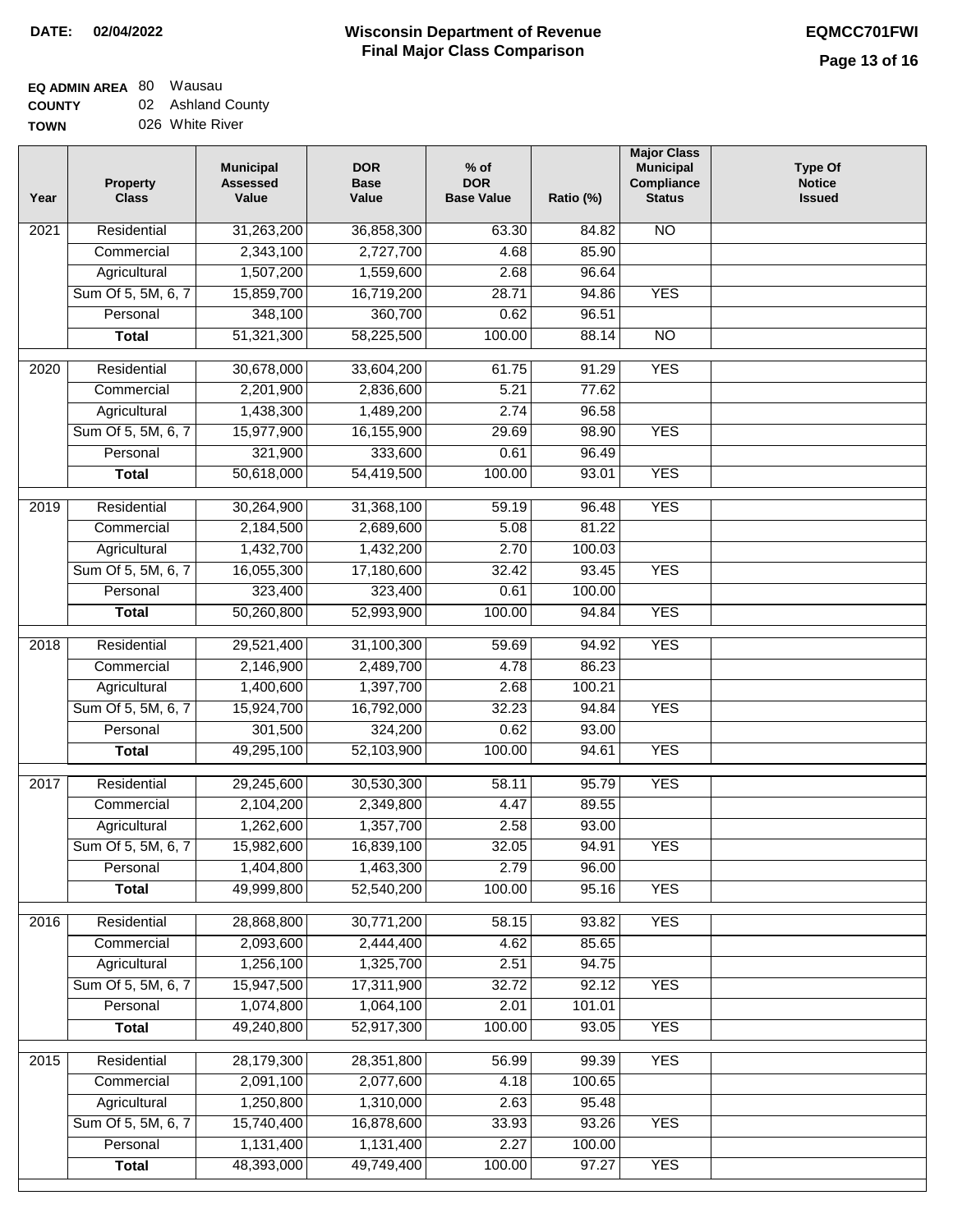### **EQ ADMIN AREA** 80 Wausau **COUNTY** 02 Ashland County

| <b>COUNT</b>   | <u>UZ ASHIQHU OUUL</u> |
|----------------|------------------------|
| <b>VILLAGE</b> | 106 Butternut          |

| Year              | <b>Property</b><br><b>Class</b> | <b>Municipal</b><br><b>Assessed</b><br>Value | <b>DOR</b><br><b>Base</b><br>Value | $%$ of<br><b>DOR</b><br><b>Base Value</b> | Ratio (%) | <b>Major Class</b><br><b>Municipal</b><br>Compliance<br><b>Status</b> | <b>Type Of</b><br><b>Notice</b><br><b>Issued</b> |
|-------------------|---------------------------------|----------------------------------------------|------------------------------------|-------------------------------------------|-----------|-----------------------------------------------------------------------|--------------------------------------------------|
| 2021              | Residential                     | 7,712,200                                    | 8,025,600                          | 75.36                                     | 96.09     | <b>YES</b>                                                            |                                                  |
|                   | Commercial                      | 2,283,500                                    | 2,285,400                          | 21.46                                     | 99.92     | <b>YES</b>                                                            |                                                  |
|                   | Agricultural                    | 7,200                                        | 7,400                              | 0.07                                      | 97.30     |                                                                       |                                                  |
|                   | Sum Of 5, 5M, 6, 7              | 370,900                                      | 292,500                            | 2.75                                      | 126.80    |                                                                       |                                                  |
|                   | Personal                        | 38,500                                       | 38,500                             | 0.36                                      | 100.00    |                                                                       |                                                  |
|                   | <b>Total</b>                    | 10,412,300                                   | 10,649,400                         | 100.00                                    | 97.77     | <b>YES</b>                                                            |                                                  |
| $\overline{2020}$ | Residential                     | 7,642,600                                    | 7,608,600                          | 72.62                                     | 100.45    | <b>YES</b>                                                            |                                                  |
|                   | Commercial                      | 2,299,000                                    | 2,536,300                          | 24.21                                     | 90.64     | <b>YES</b>                                                            |                                                  |
|                   | Agricultural                    | 7,200                                        | 7,200                              | 0.07                                      | 100.00    |                                                                       |                                                  |
|                   | Sum Of 5, 5M, 6, 7              | 370,000                                      | 284,700                            | 2.72                                      | 129.96    |                                                                       |                                                  |
|                   | Personal                        | 41,400                                       | 40,600                             | 0.39                                      | 101.97    |                                                                       |                                                  |
|                   | <b>Total</b>                    | 10,360,200                                   | 10,477,400                         | 100.00                                    | 98.88     | <b>YES</b>                                                            |                                                  |
|                   |                                 |                                              |                                    |                                           |           |                                                                       |                                                  |
| 2019              | Residential                     | 7,608,400                                    | 7,154,200                          | 71.96                                     | 106.35    | <b>YES</b>                                                            |                                                  |
|                   | Commercial                      | 2,322,200                                    | 2,439,400                          | 24.54                                     | 95.20     | <b>YES</b>                                                            |                                                  |
|                   | Agricultural                    | 6,500                                        | 6,700                              | 0.07                                      | 97.01     |                                                                       |                                                  |
|                   | Sum Of 5, 5M, 6, 7              | 368,300                                      | 293,900                            | 2.96                                      | 125.31    |                                                                       |                                                  |
|                   | Personal                        | 48,200                                       | 48,200                             | 0.48                                      | 100.00    |                                                                       |                                                  |
|                   | <b>Total</b>                    | 10,353,600                                   | 9,942,400                          | 100.00                                    | 104.14    | <b>YES</b>                                                            |                                                  |
| 2018              | Residential                     | 7,651,100                                    | 6,863,700                          | 72.42                                     | 111.47    | $\overline{NO}$                                                       |                                                  |
|                   | Commercial                      | 2,285,600                                    | 2,245,700                          | 23.69                                     | 101.78    | <b>YES</b>                                                            |                                                  |
|                   | Agricultural                    | 6,300                                        | 6,400                              | 0.07                                      | 98.44     |                                                                       |                                                  |
|                   | Sum Of 5, 5M, 6, 7              | 368,300                                      | 300,500                            | 3.17                                      | 122.56    |                                                                       |                                                  |
|                   | Personal                        | 60,200                                       | 61,500                             | 0.65                                      | 97.89     |                                                                       |                                                  |
|                   | <b>Total</b>                    | 10,371,500                                   | 9,477,800                          | 100.00                                    | 109.43    | $\overline{10}$                                                       |                                                  |
| 2017              | Residential                     | 7,662,500                                    | 6,734,800                          | 72.32                                     | 113.77    | $\overline{N}$                                                        |                                                  |
|                   | Commercial                      | 2,285,400                                    | 2,116,700                          | 22.73                                     | 107.97    | <b>YES</b>                                                            |                                                  |
|                   | Agricultural                    | 6,300                                        | 6,300                              | 0.07                                      | 100.00    |                                                                       |                                                  |
|                   | Sum Of 5, 5M, 6, 7              | 368,300                                      | 316,600                            | 3.40                                      | 116.33    |                                                                       |                                                  |
|                   | Personal                        | 138,900                                      | 137,500                            | 1.48                                      | 101.02    |                                                                       |                                                  |
|                   | <b>Total</b>                    | 10,461,400                                   | 9,311,900                          | 100.00                                    | 112.34    | $\overline{30}$                                                       |                                                  |
| 2016              | Residential                     | 7,663,800                                    | 7,173,000                          | 72.28                                     | 106.84    | <b>YES</b>                                                            |                                                  |
|                   | Commercial                      | 2,294,400                                    | 2,240,900                          | 22.58                                     | 102.39    | <b>YES</b>                                                            |                                                  |
|                   | Agricultural                    | 5,700                                        | 5,700                              | 0.06                                      | 100.00    |                                                                       |                                                  |
|                   | Sum Of 5, 5M, 6, 7              | 383,300                                      | 350,800                            | 3.53                                      | 109.26    |                                                                       |                                                  |
|                   | Personal                        | 154,100                                      | 154,100                            | 1.55                                      | 100.00    |                                                                       |                                                  |
|                   | <b>Total</b>                    | 10,501,300                                   | 9,924,500                          | 100.00                                    | 105.81    | <b>YES</b>                                                            |                                                  |
|                   |                                 |                                              |                                    |                                           |           |                                                                       |                                                  |
| 2015              | Residential                     | 7,640,700                                    | 7,724,100                          | 74.93                                     | 98.92     | <b>YES</b>                                                            |                                                  |
|                   | Commercial                      | 2,270,800                                    | 2,071,800                          | 20.10                                     | 109.61    | <b>YES</b>                                                            |                                                  |
|                   | Agricultural                    | 5,700                                        | 5,700                              | 0.06                                      | 100.00    |                                                                       |                                                  |
|                   | Sum Of 5, 5M, 6, 7              | 383,300                                      | 348,800                            | 3.38                                      | 109.89    |                                                                       |                                                  |
|                   | Personal                        | 161,200                                      | 158,100                            | 1.53                                      | 101.96    |                                                                       |                                                  |
|                   | <b>Total</b>                    | 10,461,700                                   | 10,308,500                         | 100.00                                    | 101.49    | <b>YES</b>                                                            |                                                  |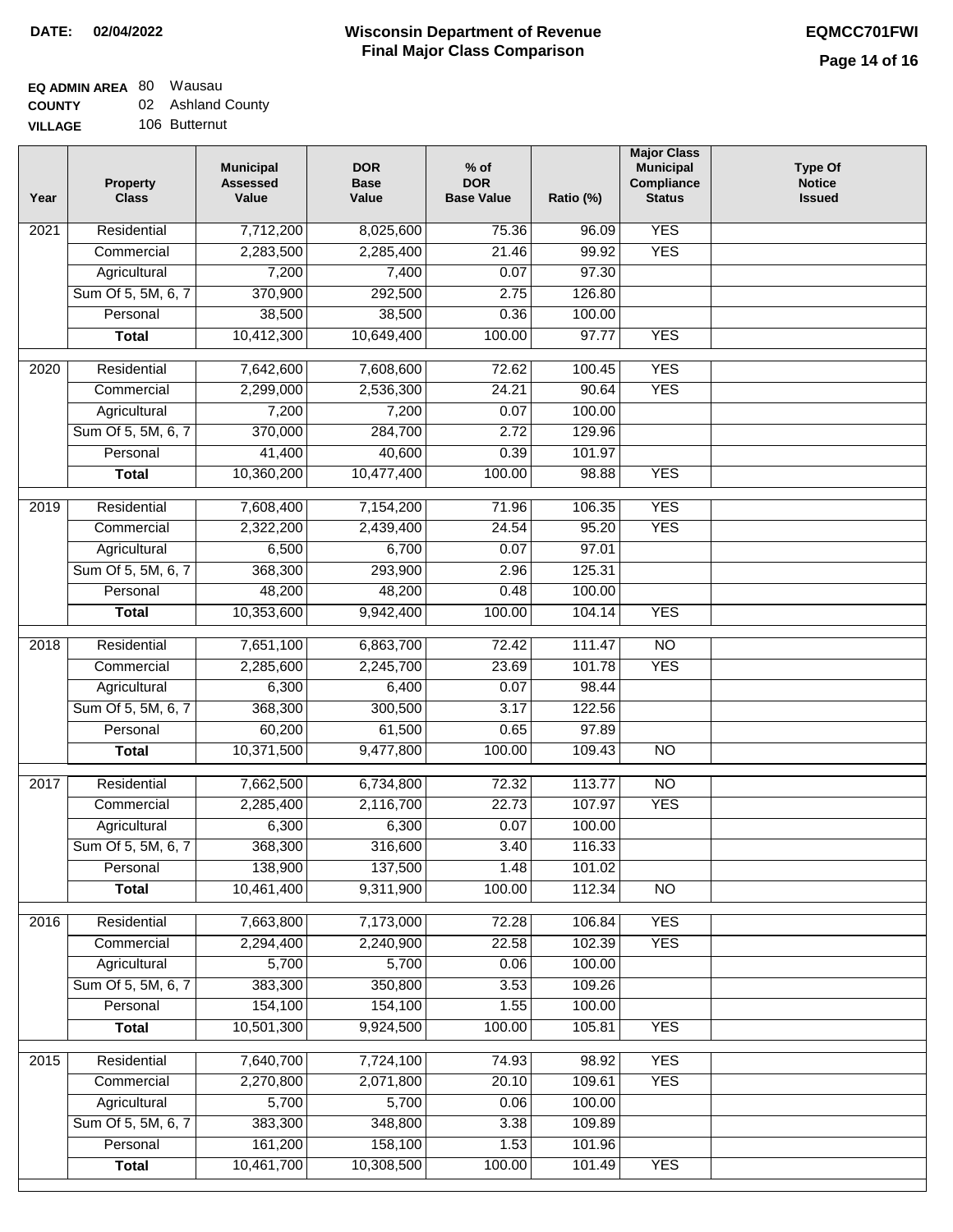# **Wisconsin Department of Revenue DATE: 02/04/2022 EQMCC701FWI Final Major Class Comparison**

**Bayfield County** Ashland

Eau Claire

**Major Class**

| <b>EQ ADMIN AREA 80 Wausau</b> |                   | 79  |
|--------------------------------|-------------------|-----|
| <b>COUNTY</b>                  | 02 Ashland County | 04  |
| <b>CITY</b>                    | 201 Ashland       | 201 |

| Residential<br>287,101,800<br><b>YES</b><br>2021<br>272,574,400<br>63.66<br>105.33<br><b>YES</b><br>150,902,000<br>140,466,700<br>32.81<br>107.43<br>Commercial<br>Agricultural<br>108,700<br>100.09<br>108,800<br>0.03<br>Sum Of 5, 5M, 6, 7<br>2,928,600<br>3,364,800<br>0.79<br>87.04<br>Personal<br>11,650,000<br>2.72<br>100.00<br>11,650,000<br>452,691,200<br>428,164,600<br>100.00<br>105.73<br><b>YES</b><br><b>Total</b><br>$\overline{20}20$<br>253,104,200<br>283,544,100<br>$\overline{NO}$<br>Residential<br>62.87<br>89.26<br><b>YES</b><br>Commercial<br>138,900,200<br>151,415,400<br>33.57<br>91.73<br>88.22<br>Agricultural<br>92,100<br>104,400<br>0.02<br>Sum Of 5, 5M, 6, 7<br>2,038,300<br>55.89<br>3,647,000<br>0.81<br>Personal<br>12,286,400<br>12,286,400<br>2.72<br>100.00<br><b>Total</b><br>406,421,200<br>450,997,300<br>100.00<br>90.12<br>$\overline{NO}$<br><b>YES</b><br>$\frac{1}{2019}$<br>Residential<br>252,544,200<br>280,142,600<br>60.93<br>90.15<br>85.81<br>$\overline{NO}$<br>139,458,800<br>162,525,700<br>35.35<br>Commercial<br>100,600<br>Agricultural<br>91,800<br>0.02<br>91.25<br>Sum Of 5, 5M, 6, 7<br>2,091,000<br>3,949,700<br>52.94<br>0.86<br>12,270,600<br>13,053,800<br>Personal<br>2.84<br>94.00<br>406,456,400<br>459,772,400<br>100.00<br>88.40<br>$\overline{NO}$<br><b>Total</b><br><b>YES</b><br>2018<br>Residential<br>252,933,700<br>272,399,100<br>61.90<br>92.85<br>151,695,300<br>133,996,500<br>34.47<br>88.33<br>$\overline{NO}$<br>Commercial<br>94,200<br>100,100<br>0.02<br>94.11<br>Agricultural<br>Sum Of 5, 5M, 6, 7<br>2,106,700<br>3,926,400<br>0.89<br>53.65<br>10,968,750<br>11,922,500<br>2.71<br>92.00<br>Personal<br>400,099,850<br>440,043,400<br>100.00<br>90.92<br>$\overline{NO}$<br><b>Total</b><br>2017<br>Residential<br>252,979,800<br>264,396,500<br>95.68<br><b>YES</b><br>61.92<br><b>YES</b><br>139,917,100<br>32.77<br>91.64<br>Commercial<br>128,218,800<br>93,600<br>97,600<br>0.02<br>95.90<br>Agricultural<br>Sum Of 5, 5M, 6, 7<br>53.87<br>2,091,300<br>3,881,900<br>0.91<br>Personal<br>17,958,850<br>18,707,200<br>4.38<br>96.00<br><b>YES</b><br>401,342,350<br>427,000,300<br>100.00<br>93.99<br><b>Total</b><br><b>YES</b><br>2016<br>Residential<br>252,936,400<br>258,665,900<br>62.53<br>97.78<br>134, 177, 000<br>93.97<br><b>YES</b><br>Commercial<br>126,082,900<br>32.43<br>101,300<br>Agricultural<br>108,600<br>0.03<br>93.28<br>52.66<br>Sum Of 5, 5M, 6, 7<br>2,089,600<br>3,968,100<br>0.96<br>Personal<br>16,774,270<br>16,774,200<br>4.05<br>100.00<br><b>YES</b><br><b>Total</b><br>397,984,470<br>413,693,800<br>100.00<br>96.20<br><b>YES</b><br>Residential<br>252,551,300<br>253,025,800<br>2015<br>64.95<br>99.81<br><b>YES</b><br>123,672,100<br>117,282,100<br>30.10<br>105.45<br>Commercial<br>101,300<br>107,800<br>93.97<br>Agricultural<br>0.03<br>Sum Of 5, 5M, 6, 7<br>2,107,300<br>3,270,000<br>64.44<br>0.84<br>Personal<br>15,895,230<br>15,895,200<br>100.00<br>4.08<br>394, 327, 230<br>389,580,900<br>100.00<br>101.22<br><b>YES</b><br><b>Total</b> | Year | <b>Property</b><br><b>Class</b> | <b>Municipal</b><br><b>Assessed</b><br>Value | <b>DOR</b><br><b>Base</b><br>Value | % of<br><b>DOR</b><br><b>Base Value</b> | Ratio (%) | <b>Municipal</b><br>Compliance<br><b>Status</b> | <b>Type Of</b><br><b>Notice</b><br><b>Issued</b> |
|-----------------------------------------------------------------------------------------------------------------------------------------------------------------------------------------------------------------------------------------------------------------------------------------------------------------------------------------------------------------------------------------------------------------------------------------------------------------------------------------------------------------------------------------------------------------------------------------------------------------------------------------------------------------------------------------------------------------------------------------------------------------------------------------------------------------------------------------------------------------------------------------------------------------------------------------------------------------------------------------------------------------------------------------------------------------------------------------------------------------------------------------------------------------------------------------------------------------------------------------------------------------------------------------------------------------------------------------------------------------------------------------------------------------------------------------------------------------------------------------------------------------------------------------------------------------------------------------------------------------------------------------------------------------------------------------------------------------------------------------------------------------------------------------------------------------------------------------------------------------------------------------------------------------------------------------------------------------------------------------------------------------------------------------------------------------------------------------------------------------------------------------------------------------------------------------------------------------------------------------------------------------------------------------------------------------------------------------------------------------------------------------------------------------------------------------------------------------------------------------------------------------------------------------------------------------------------------------------------------------------------------------------------------------------------------------------------------------------------------------------------------------------------------------------------------------------------------------------------------------------------------------------------------------------------------------------------------------------------------------------------------------------------------------------------------------------------------------------------|------|---------------------------------|----------------------------------------------|------------------------------------|-----------------------------------------|-----------|-------------------------------------------------|--------------------------------------------------|
|                                                                                                                                                                                                                                                                                                                                                                                                                                                                                                                                                                                                                                                                                                                                                                                                                                                                                                                                                                                                                                                                                                                                                                                                                                                                                                                                                                                                                                                                                                                                                                                                                                                                                                                                                                                                                                                                                                                                                                                                                                                                                                                                                                                                                                                                                                                                                                                                                                                                                                                                                                                                                                                                                                                                                                                                                                                                                                                                                                                                                                                                                                     |      |                                 |                                              |                                    |                                         |           |                                                 |                                                  |
|                                                                                                                                                                                                                                                                                                                                                                                                                                                                                                                                                                                                                                                                                                                                                                                                                                                                                                                                                                                                                                                                                                                                                                                                                                                                                                                                                                                                                                                                                                                                                                                                                                                                                                                                                                                                                                                                                                                                                                                                                                                                                                                                                                                                                                                                                                                                                                                                                                                                                                                                                                                                                                                                                                                                                                                                                                                                                                                                                                                                                                                                                                     |      |                                 |                                              |                                    |                                         |           |                                                 |                                                  |
|                                                                                                                                                                                                                                                                                                                                                                                                                                                                                                                                                                                                                                                                                                                                                                                                                                                                                                                                                                                                                                                                                                                                                                                                                                                                                                                                                                                                                                                                                                                                                                                                                                                                                                                                                                                                                                                                                                                                                                                                                                                                                                                                                                                                                                                                                                                                                                                                                                                                                                                                                                                                                                                                                                                                                                                                                                                                                                                                                                                                                                                                                                     |      |                                 |                                              |                                    |                                         |           |                                                 |                                                  |
|                                                                                                                                                                                                                                                                                                                                                                                                                                                                                                                                                                                                                                                                                                                                                                                                                                                                                                                                                                                                                                                                                                                                                                                                                                                                                                                                                                                                                                                                                                                                                                                                                                                                                                                                                                                                                                                                                                                                                                                                                                                                                                                                                                                                                                                                                                                                                                                                                                                                                                                                                                                                                                                                                                                                                                                                                                                                                                                                                                                                                                                                                                     |      |                                 |                                              |                                    |                                         |           |                                                 |                                                  |
|                                                                                                                                                                                                                                                                                                                                                                                                                                                                                                                                                                                                                                                                                                                                                                                                                                                                                                                                                                                                                                                                                                                                                                                                                                                                                                                                                                                                                                                                                                                                                                                                                                                                                                                                                                                                                                                                                                                                                                                                                                                                                                                                                                                                                                                                                                                                                                                                                                                                                                                                                                                                                                                                                                                                                                                                                                                                                                                                                                                                                                                                                                     |      |                                 |                                              |                                    |                                         |           |                                                 |                                                  |
|                                                                                                                                                                                                                                                                                                                                                                                                                                                                                                                                                                                                                                                                                                                                                                                                                                                                                                                                                                                                                                                                                                                                                                                                                                                                                                                                                                                                                                                                                                                                                                                                                                                                                                                                                                                                                                                                                                                                                                                                                                                                                                                                                                                                                                                                                                                                                                                                                                                                                                                                                                                                                                                                                                                                                                                                                                                                                                                                                                                                                                                                                                     |      |                                 |                                              |                                    |                                         |           |                                                 |                                                  |
|                                                                                                                                                                                                                                                                                                                                                                                                                                                                                                                                                                                                                                                                                                                                                                                                                                                                                                                                                                                                                                                                                                                                                                                                                                                                                                                                                                                                                                                                                                                                                                                                                                                                                                                                                                                                                                                                                                                                                                                                                                                                                                                                                                                                                                                                                                                                                                                                                                                                                                                                                                                                                                                                                                                                                                                                                                                                                                                                                                                                                                                                                                     |      |                                 |                                              |                                    |                                         |           |                                                 |                                                  |
|                                                                                                                                                                                                                                                                                                                                                                                                                                                                                                                                                                                                                                                                                                                                                                                                                                                                                                                                                                                                                                                                                                                                                                                                                                                                                                                                                                                                                                                                                                                                                                                                                                                                                                                                                                                                                                                                                                                                                                                                                                                                                                                                                                                                                                                                                                                                                                                                                                                                                                                                                                                                                                                                                                                                                                                                                                                                                                                                                                                                                                                                                                     |      |                                 |                                              |                                    |                                         |           |                                                 |                                                  |
|                                                                                                                                                                                                                                                                                                                                                                                                                                                                                                                                                                                                                                                                                                                                                                                                                                                                                                                                                                                                                                                                                                                                                                                                                                                                                                                                                                                                                                                                                                                                                                                                                                                                                                                                                                                                                                                                                                                                                                                                                                                                                                                                                                                                                                                                                                                                                                                                                                                                                                                                                                                                                                                                                                                                                                                                                                                                                                                                                                                                                                                                                                     |      |                                 |                                              |                                    |                                         |           |                                                 |                                                  |
|                                                                                                                                                                                                                                                                                                                                                                                                                                                                                                                                                                                                                                                                                                                                                                                                                                                                                                                                                                                                                                                                                                                                                                                                                                                                                                                                                                                                                                                                                                                                                                                                                                                                                                                                                                                                                                                                                                                                                                                                                                                                                                                                                                                                                                                                                                                                                                                                                                                                                                                                                                                                                                                                                                                                                                                                                                                                                                                                                                                                                                                                                                     |      |                                 |                                              |                                    |                                         |           |                                                 |                                                  |
|                                                                                                                                                                                                                                                                                                                                                                                                                                                                                                                                                                                                                                                                                                                                                                                                                                                                                                                                                                                                                                                                                                                                                                                                                                                                                                                                                                                                                                                                                                                                                                                                                                                                                                                                                                                                                                                                                                                                                                                                                                                                                                                                                                                                                                                                                                                                                                                                                                                                                                                                                                                                                                                                                                                                                                                                                                                                                                                                                                                                                                                                                                     |      |                                 |                                              |                                    |                                         |           |                                                 |                                                  |
|                                                                                                                                                                                                                                                                                                                                                                                                                                                                                                                                                                                                                                                                                                                                                                                                                                                                                                                                                                                                                                                                                                                                                                                                                                                                                                                                                                                                                                                                                                                                                                                                                                                                                                                                                                                                                                                                                                                                                                                                                                                                                                                                                                                                                                                                                                                                                                                                                                                                                                                                                                                                                                                                                                                                                                                                                                                                                                                                                                                                                                                                                                     |      |                                 |                                              |                                    |                                         |           |                                                 |                                                  |
|                                                                                                                                                                                                                                                                                                                                                                                                                                                                                                                                                                                                                                                                                                                                                                                                                                                                                                                                                                                                                                                                                                                                                                                                                                                                                                                                                                                                                                                                                                                                                                                                                                                                                                                                                                                                                                                                                                                                                                                                                                                                                                                                                                                                                                                                                                                                                                                                                                                                                                                                                                                                                                                                                                                                                                                                                                                                                                                                                                                                                                                                                                     |      |                                 |                                              |                                    |                                         |           |                                                 |                                                  |
|                                                                                                                                                                                                                                                                                                                                                                                                                                                                                                                                                                                                                                                                                                                                                                                                                                                                                                                                                                                                                                                                                                                                                                                                                                                                                                                                                                                                                                                                                                                                                                                                                                                                                                                                                                                                                                                                                                                                                                                                                                                                                                                                                                                                                                                                                                                                                                                                                                                                                                                                                                                                                                                                                                                                                                                                                                                                                                                                                                                                                                                                                                     |      |                                 |                                              |                                    |                                         |           |                                                 |                                                  |
|                                                                                                                                                                                                                                                                                                                                                                                                                                                                                                                                                                                                                                                                                                                                                                                                                                                                                                                                                                                                                                                                                                                                                                                                                                                                                                                                                                                                                                                                                                                                                                                                                                                                                                                                                                                                                                                                                                                                                                                                                                                                                                                                                                                                                                                                                                                                                                                                                                                                                                                                                                                                                                                                                                                                                                                                                                                                                                                                                                                                                                                                                                     |      |                                 |                                              |                                    |                                         |           |                                                 |                                                  |
|                                                                                                                                                                                                                                                                                                                                                                                                                                                                                                                                                                                                                                                                                                                                                                                                                                                                                                                                                                                                                                                                                                                                                                                                                                                                                                                                                                                                                                                                                                                                                                                                                                                                                                                                                                                                                                                                                                                                                                                                                                                                                                                                                                                                                                                                                                                                                                                                                                                                                                                                                                                                                                                                                                                                                                                                                                                                                                                                                                                                                                                                                                     |      |                                 |                                              |                                    |                                         |           |                                                 |                                                  |
|                                                                                                                                                                                                                                                                                                                                                                                                                                                                                                                                                                                                                                                                                                                                                                                                                                                                                                                                                                                                                                                                                                                                                                                                                                                                                                                                                                                                                                                                                                                                                                                                                                                                                                                                                                                                                                                                                                                                                                                                                                                                                                                                                                                                                                                                                                                                                                                                                                                                                                                                                                                                                                                                                                                                                                                                                                                                                                                                                                                                                                                                                                     |      |                                 |                                              |                                    |                                         |           |                                                 |                                                  |
|                                                                                                                                                                                                                                                                                                                                                                                                                                                                                                                                                                                                                                                                                                                                                                                                                                                                                                                                                                                                                                                                                                                                                                                                                                                                                                                                                                                                                                                                                                                                                                                                                                                                                                                                                                                                                                                                                                                                                                                                                                                                                                                                                                                                                                                                                                                                                                                                                                                                                                                                                                                                                                                                                                                                                                                                                                                                                                                                                                                                                                                                                                     |      |                                 |                                              |                                    |                                         |           |                                                 |                                                  |
|                                                                                                                                                                                                                                                                                                                                                                                                                                                                                                                                                                                                                                                                                                                                                                                                                                                                                                                                                                                                                                                                                                                                                                                                                                                                                                                                                                                                                                                                                                                                                                                                                                                                                                                                                                                                                                                                                                                                                                                                                                                                                                                                                                                                                                                                                                                                                                                                                                                                                                                                                                                                                                                                                                                                                                                                                                                                                                                                                                                                                                                                                                     |      |                                 |                                              |                                    |                                         |           |                                                 |                                                  |
|                                                                                                                                                                                                                                                                                                                                                                                                                                                                                                                                                                                                                                                                                                                                                                                                                                                                                                                                                                                                                                                                                                                                                                                                                                                                                                                                                                                                                                                                                                                                                                                                                                                                                                                                                                                                                                                                                                                                                                                                                                                                                                                                                                                                                                                                                                                                                                                                                                                                                                                                                                                                                                                                                                                                                                                                                                                                                                                                                                                                                                                                                                     |      |                                 |                                              |                                    |                                         |           |                                                 |                                                  |
|                                                                                                                                                                                                                                                                                                                                                                                                                                                                                                                                                                                                                                                                                                                                                                                                                                                                                                                                                                                                                                                                                                                                                                                                                                                                                                                                                                                                                                                                                                                                                                                                                                                                                                                                                                                                                                                                                                                                                                                                                                                                                                                                                                                                                                                                                                                                                                                                                                                                                                                                                                                                                                                                                                                                                                                                                                                                                                                                                                                                                                                                                                     |      |                                 |                                              |                                    |                                         |           |                                                 |                                                  |
|                                                                                                                                                                                                                                                                                                                                                                                                                                                                                                                                                                                                                                                                                                                                                                                                                                                                                                                                                                                                                                                                                                                                                                                                                                                                                                                                                                                                                                                                                                                                                                                                                                                                                                                                                                                                                                                                                                                                                                                                                                                                                                                                                                                                                                                                                                                                                                                                                                                                                                                                                                                                                                                                                                                                                                                                                                                                                                                                                                                                                                                                                                     |      |                                 |                                              |                                    |                                         |           |                                                 |                                                  |
|                                                                                                                                                                                                                                                                                                                                                                                                                                                                                                                                                                                                                                                                                                                                                                                                                                                                                                                                                                                                                                                                                                                                                                                                                                                                                                                                                                                                                                                                                                                                                                                                                                                                                                                                                                                                                                                                                                                                                                                                                                                                                                                                                                                                                                                                                                                                                                                                                                                                                                                                                                                                                                                                                                                                                                                                                                                                                                                                                                                                                                                                                                     |      |                                 |                                              |                                    |                                         |           |                                                 |                                                  |
|                                                                                                                                                                                                                                                                                                                                                                                                                                                                                                                                                                                                                                                                                                                                                                                                                                                                                                                                                                                                                                                                                                                                                                                                                                                                                                                                                                                                                                                                                                                                                                                                                                                                                                                                                                                                                                                                                                                                                                                                                                                                                                                                                                                                                                                                                                                                                                                                                                                                                                                                                                                                                                                                                                                                                                                                                                                                                                                                                                                                                                                                                                     |      |                                 |                                              |                                    |                                         |           |                                                 |                                                  |
|                                                                                                                                                                                                                                                                                                                                                                                                                                                                                                                                                                                                                                                                                                                                                                                                                                                                                                                                                                                                                                                                                                                                                                                                                                                                                                                                                                                                                                                                                                                                                                                                                                                                                                                                                                                                                                                                                                                                                                                                                                                                                                                                                                                                                                                                                                                                                                                                                                                                                                                                                                                                                                                                                                                                                                                                                                                                                                                                                                                                                                                                                                     |      |                                 |                                              |                                    |                                         |           |                                                 |                                                  |
|                                                                                                                                                                                                                                                                                                                                                                                                                                                                                                                                                                                                                                                                                                                                                                                                                                                                                                                                                                                                                                                                                                                                                                                                                                                                                                                                                                                                                                                                                                                                                                                                                                                                                                                                                                                                                                                                                                                                                                                                                                                                                                                                                                                                                                                                                                                                                                                                                                                                                                                                                                                                                                                                                                                                                                                                                                                                                                                                                                                                                                                                                                     |      |                                 |                                              |                                    |                                         |           |                                                 |                                                  |
|                                                                                                                                                                                                                                                                                                                                                                                                                                                                                                                                                                                                                                                                                                                                                                                                                                                                                                                                                                                                                                                                                                                                                                                                                                                                                                                                                                                                                                                                                                                                                                                                                                                                                                                                                                                                                                                                                                                                                                                                                                                                                                                                                                                                                                                                                                                                                                                                                                                                                                                                                                                                                                                                                                                                                                                                                                                                                                                                                                                                                                                                                                     |      |                                 |                                              |                                    |                                         |           |                                                 |                                                  |
|                                                                                                                                                                                                                                                                                                                                                                                                                                                                                                                                                                                                                                                                                                                                                                                                                                                                                                                                                                                                                                                                                                                                                                                                                                                                                                                                                                                                                                                                                                                                                                                                                                                                                                                                                                                                                                                                                                                                                                                                                                                                                                                                                                                                                                                                                                                                                                                                                                                                                                                                                                                                                                                                                                                                                                                                                                                                                                                                                                                                                                                                                                     |      |                                 |                                              |                                    |                                         |           |                                                 |                                                  |
|                                                                                                                                                                                                                                                                                                                                                                                                                                                                                                                                                                                                                                                                                                                                                                                                                                                                                                                                                                                                                                                                                                                                                                                                                                                                                                                                                                                                                                                                                                                                                                                                                                                                                                                                                                                                                                                                                                                                                                                                                                                                                                                                                                                                                                                                                                                                                                                                                                                                                                                                                                                                                                                                                                                                                                                                                                                                                                                                                                                                                                                                                                     |      |                                 |                                              |                                    |                                         |           |                                                 |                                                  |
|                                                                                                                                                                                                                                                                                                                                                                                                                                                                                                                                                                                                                                                                                                                                                                                                                                                                                                                                                                                                                                                                                                                                                                                                                                                                                                                                                                                                                                                                                                                                                                                                                                                                                                                                                                                                                                                                                                                                                                                                                                                                                                                                                                                                                                                                                                                                                                                                                                                                                                                                                                                                                                                                                                                                                                                                                                                                                                                                                                                                                                                                                                     |      |                                 |                                              |                                    |                                         |           |                                                 |                                                  |
|                                                                                                                                                                                                                                                                                                                                                                                                                                                                                                                                                                                                                                                                                                                                                                                                                                                                                                                                                                                                                                                                                                                                                                                                                                                                                                                                                                                                                                                                                                                                                                                                                                                                                                                                                                                                                                                                                                                                                                                                                                                                                                                                                                                                                                                                                                                                                                                                                                                                                                                                                                                                                                                                                                                                                                                                                                                                                                                                                                                                                                                                                                     |      |                                 |                                              |                                    |                                         |           |                                                 |                                                  |
|                                                                                                                                                                                                                                                                                                                                                                                                                                                                                                                                                                                                                                                                                                                                                                                                                                                                                                                                                                                                                                                                                                                                                                                                                                                                                                                                                                                                                                                                                                                                                                                                                                                                                                                                                                                                                                                                                                                                                                                                                                                                                                                                                                                                                                                                                                                                                                                                                                                                                                                                                                                                                                                                                                                                                                                                                                                                                                                                                                                                                                                                                                     |      |                                 |                                              |                                    |                                         |           |                                                 |                                                  |
|                                                                                                                                                                                                                                                                                                                                                                                                                                                                                                                                                                                                                                                                                                                                                                                                                                                                                                                                                                                                                                                                                                                                                                                                                                                                                                                                                                                                                                                                                                                                                                                                                                                                                                                                                                                                                                                                                                                                                                                                                                                                                                                                                                                                                                                                                                                                                                                                                                                                                                                                                                                                                                                                                                                                                                                                                                                                                                                                                                                                                                                                                                     |      |                                 |                                              |                                    |                                         |           |                                                 |                                                  |
|                                                                                                                                                                                                                                                                                                                                                                                                                                                                                                                                                                                                                                                                                                                                                                                                                                                                                                                                                                                                                                                                                                                                                                                                                                                                                                                                                                                                                                                                                                                                                                                                                                                                                                                                                                                                                                                                                                                                                                                                                                                                                                                                                                                                                                                                                                                                                                                                                                                                                                                                                                                                                                                                                                                                                                                                                                                                                                                                                                                                                                                                                                     |      |                                 |                                              |                                    |                                         |           |                                                 |                                                  |
|                                                                                                                                                                                                                                                                                                                                                                                                                                                                                                                                                                                                                                                                                                                                                                                                                                                                                                                                                                                                                                                                                                                                                                                                                                                                                                                                                                                                                                                                                                                                                                                                                                                                                                                                                                                                                                                                                                                                                                                                                                                                                                                                                                                                                                                                                                                                                                                                                                                                                                                                                                                                                                                                                                                                                                                                                                                                                                                                                                                                                                                                                                     |      |                                 |                                              |                                    |                                         |           |                                                 |                                                  |
|                                                                                                                                                                                                                                                                                                                                                                                                                                                                                                                                                                                                                                                                                                                                                                                                                                                                                                                                                                                                                                                                                                                                                                                                                                                                                                                                                                                                                                                                                                                                                                                                                                                                                                                                                                                                                                                                                                                                                                                                                                                                                                                                                                                                                                                                                                                                                                                                                                                                                                                                                                                                                                                                                                                                                                                                                                                                                                                                                                                                                                                                                                     |      |                                 |                                              |                                    |                                         |           |                                                 |                                                  |
|                                                                                                                                                                                                                                                                                                                                                                                                                                                                                                                                                                                                                                                                                                                                                                                                                                                                                                                                                                                                                                                                                                                                                                                                                                                                                                                                                                                                                                                                                                                                                                                                                                                                                                                                                                                                                                                                                                                                                                                                                                                                                                                                                                                                                                                                                                                                                                                                                                                                                                                                                                                                                                                                                                                                                                                                                                                                                                                                                                                                                                                                                                     |      |                                 |                                              |                                    |                                         |           |                                                 |                                                  |
|                                                                                                                                                                                                                                                                                                                                                                                                                                                                                                                                                                                                                                                                                                                                                                                                                                                                                                                                                                                                                                                                                                                                                                                                                                                                                                                                                                                                                                                                                                                                                                                                                                                                                                                                                                                                                                                                                                                                                                                                                                                                                                                                                                                                                                                                                                                                                                                                                                                                                                                                                                                                                                                                                                                                                                                                                                                                                                                                                                                                                                                                                                     |      |                                 |                                              |                                    |                                         |           |                                                 |                                                  |
|                                                                                                                                                                                                                                                                                                                                                                                                                                                                                                                                                                                                                                                                                                                                                                                                                                                                                                                                                                                                                                                                                                                                                                                                                                                                                                                                                                                                                                                                                                                                                                                                                                                                                                                                                                                                                                                                                                                                                                                                                                                                                                                                                                                                                                                                                                                                                                                                                                                                                                                                                                                                                                                                                                                                                                                                                                                                                                                                                                                                                                                                                                     |      |                                 |                                              |                                    |                                         |           |                                                 |                                                  |
|                                                                                                                                                                                                                                                                                                                                                                                                                                                                                                                                                                                                                                                                                                                                                                                                                                                                                                                                                                                                                                                                                                                                                                                                                                                                                                                                                                                                                                                                                                                                                                                                                                                                                                                                                                                                                                                                                                                                                                                                                                                                                                                                                                                                                                                                                                                                                                                                                                                                                                                                                                                                                                                                                                                                                                                                                                                                                                                                                                                                                                                                                                     |      |                                 |                                              |                                    |                                         |           |                                                 |                                                  |
|                                                                                                                                                                                                                                                                                                                                                                                                                                                                                                                                                                                                                                                                                                                                                                                                                                                                                                                                                                                                                                                                                                                                                                                                                                                                                                                                                                                                                                                                                                                                                                                                                                                                                                                                                                                                                                                                                                                                                                                                                                                                                                                                                                                                                                                                                                                                                                                                                                                                                                                                                                                                                                                                                                                                                                                                                                                                                                                                                                                                                                                                                                     |      |                                 |                                              |                                    |                                         |           |                                                 |                                                  |
|                                                                                                                                                                                                                                                                                                                                                                                                                                                                                                                                                                                                                                                                                                                                                                                                                                                                                                                                                                                                                                                                                                                                                                                                                                                                                                                                                                                                                                                                                                                                                                                                                                                                                                                                                                                                                                                                                                                                                                                                                                                                                                                                                                                                                                                                                                                                                                                                                                                                                                                                                                                                                                                                                                                                                                                                                                                                                                                                                                                                                                                                                                     |      |                                 |                                              |                                    |                                         |           |                                                 |                                                  |
|                                                                                                                                                                                                                                                                                                                                                                                                                                                                                                                                                                                                                                                                                                                                                                                                                                                                                                                                                                                                                                                                                                                                                                                                                                                                                                                                                                                                                                                                                                                                                                                                                                                                                                                                                                                                                                                                                                                                                                                                                                                                                                                                                                                                                                                                                                                                                                                                                                                                                                                                                                                                                                                                                                                                                                                                                                                                                                                                                                                                                                                                                                     |      |                                 |                                              |                                    |                                         |           |                                                 |                                                  |
|                                                                                                                                                                                                                                                                                                                                                                                                                                                                                                                                                                                                                                                                                                                                                                                                                                                                                                                                                                                                                                                                                                                                                                                                                                                                                                                                                                                                                                                                                                                                                                                                                                                                                                                                                                                                                                                                                                                                                                                                                                                                                                                                                                                                                                                                                                                                                                                                                                                                                                                                                                                                                                                                                                                                                                                                                                                                                                                                                                                                                                                                                                     |      |                                 |                                              |                                    |                                         |           |                                                 |                                                  |